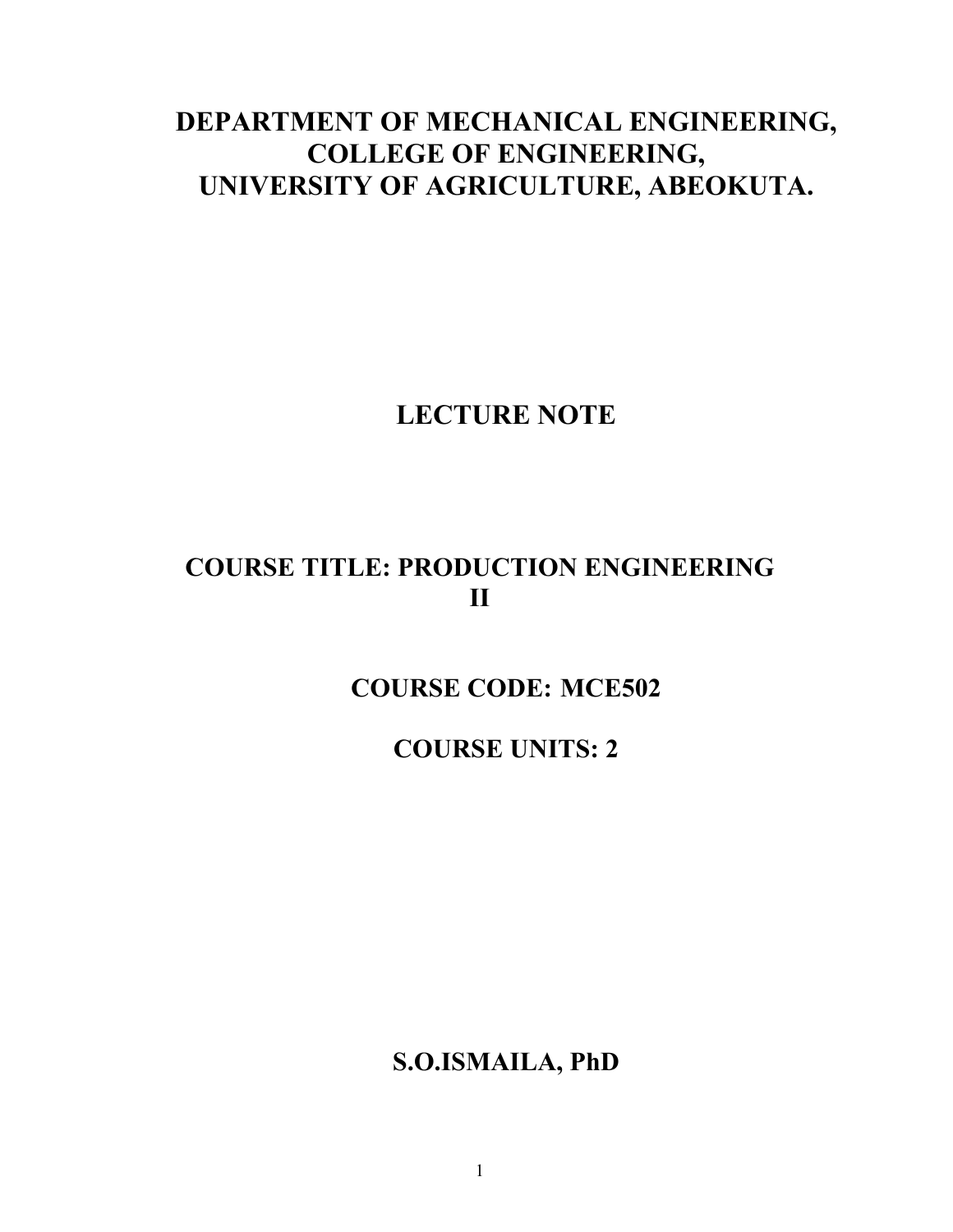**Course contents:** Specification and standardization: Interchangeable manufacture, preferred sizes, limits and fits. Fundamentals of measurement: length, standards, sources of error, angular measurements; comparators, autocollimator, indirect measurements, straightness and flatness testing. Surface finish. Fundamentals of gauge design. Screws threads, specification, tolerancing, gauging and measurements. Statistical methods of process control. Principles of planning and tools design. Industrial health and safety. Ergonomics. Elements of cleaner production and applications in mechanical engineering.

## **1.0 SPECIFICATION AND STANDARDIZATION**

#### **1.1 Specification**

Specification is a detailed description of an item which must be detailed, exact and correct. It may be drawn up after the design drawings but before production of the item should take place.

The main aim of a designer is the functionality and aesthetic value of the item but the production engineer's main aim is to produce an item efficiently and most economically.

A specification should enable the item or part to be produced on the shop floor using the engineering design drawing indicating all features accurately and without any ambiguity to achieve the desired result.

#### **1.2 Standardization**

Standardization is a process which leads to the establishment of desirable criteria with respect to size, material and so on to which everyone can adhere to. If this is done, it is expected that the standard would meet all their requirements and enable them to manufacture and stock the minimum variety of parts. It is of economic advantage if designs make use of standard parts such as screws, splines, gears and so on that have been manufactured with standard cutting tools, inspected with standard gauges, stored and dispatched using standard containers. Though, there may be the need to use non –standard parts but the cost of such special parts would be more as compared to standard parts. Standards are available to engineers to cover dimensions, allowances and tolerances, specification of materials, properties of materials, machines, tools and gauges, methods of installations of engineering products and inspection. The application of standards affects quality and if the criteria which have been established in the standard are desirable, then the quality level should be enhanced.

#### **1.3 Interchangeability**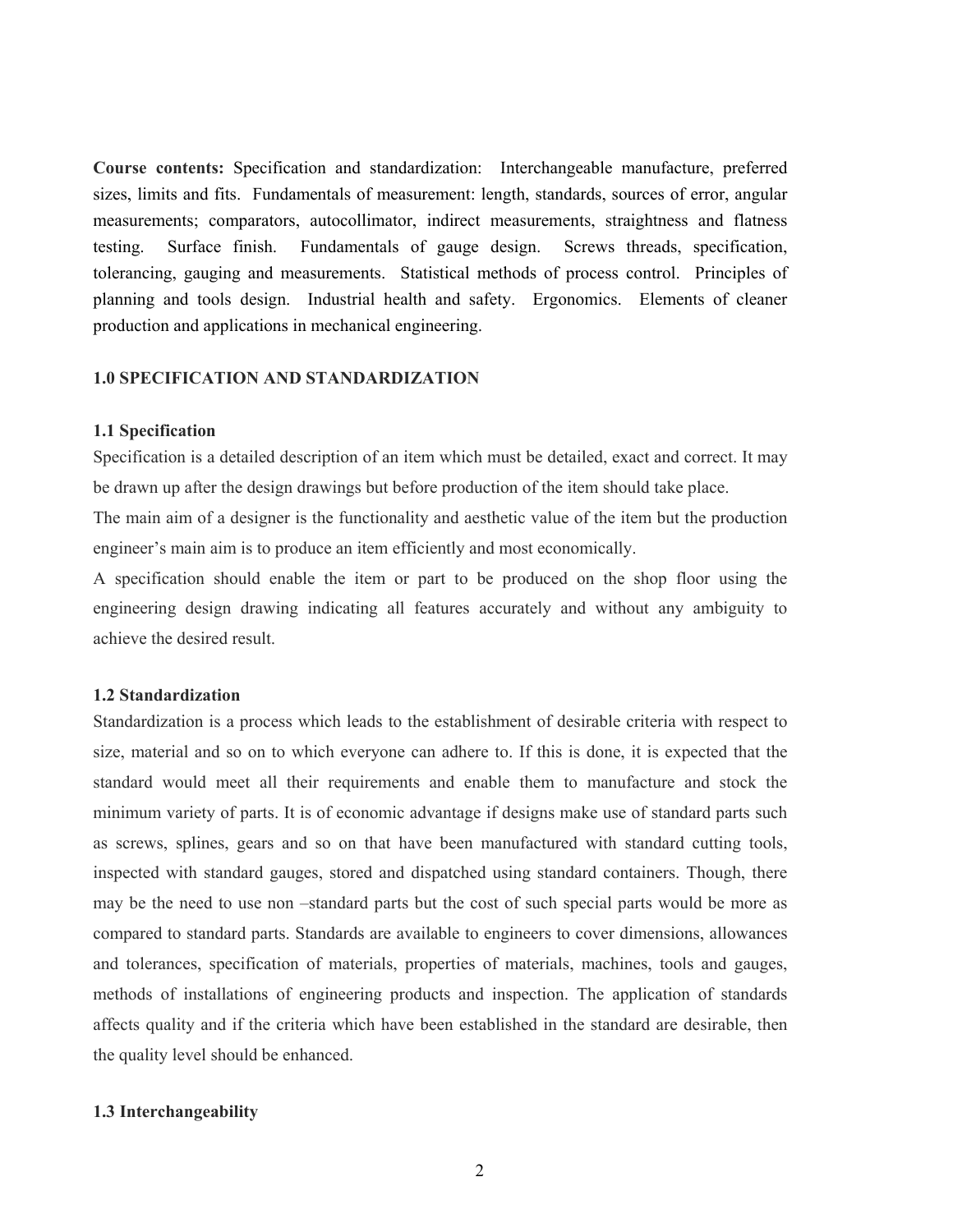Interchangeability is a system which allows any component to be assembled correctly with any mating part or be substituted for another part both are chosen randomly. Some finished products, units or sub units of the same type could be fitted or be replaced without previous selection or without any work done on it.

Interchangeability can be realized by changing the materials of a component e.g. replacement of gears made of steel with ones made of teflon with the gears having the same geometrical dimensions.

Interchangeability in production occurs when some standardized components or parts are used in the assembly of a machine as specified in the drawing. Such a system makes it possible to assemble a machine or product within the shortest possible time and is thus economical. Interchangeability makes mass production of a component feasible and may reduce set-up time on machines. Instead of producing or manufacturing each part in a product, such part could be bought outright and assembled.

Interchangeability makes it possible to save cost, as some parts in a product have shorter life span and as such can be changed instead of buying the whole product. Imagine what happens if interchangeability is nil and one has a faulty bearings in a car.

#### **1.4 Preferred Numbers and Sizes**

Preferred numbers are a series of numbers which are selected for the purpose of standardization in preference to other numbers. This idea of preferred numbers was introduced by Col. Charles Reynard in 1870, and is sometimes referred to as Reynard's series. Reynard was faced with a simplification problem because he used 425 different sizes of cable in his army unit. He then suggested the use of geometric sizes as a basis of selection to standardize in order to reduce the range of series.

| <b>Series</b>   | <b>Ratio</b>    | <b>Steps Increase by</b> |
|-----------------|-----------------|--------------------------|
| R <sub>5</sub>  | $\sqrt[5]{10}$  | 60%                      |
| R10             | $\sqrt[10]{10}$ | 25%                      |
| R <sub>20</sub> | $\sqrt[20]{10}$ | 12%                      |
| R40             | $\sqrt[40]{10}$ | 6%                       |
| <b>R80</b>      | $\sqrt[80]{10}$ | 3%                       |

**Table 1.1 Reynard's Series of Preferred Numbers**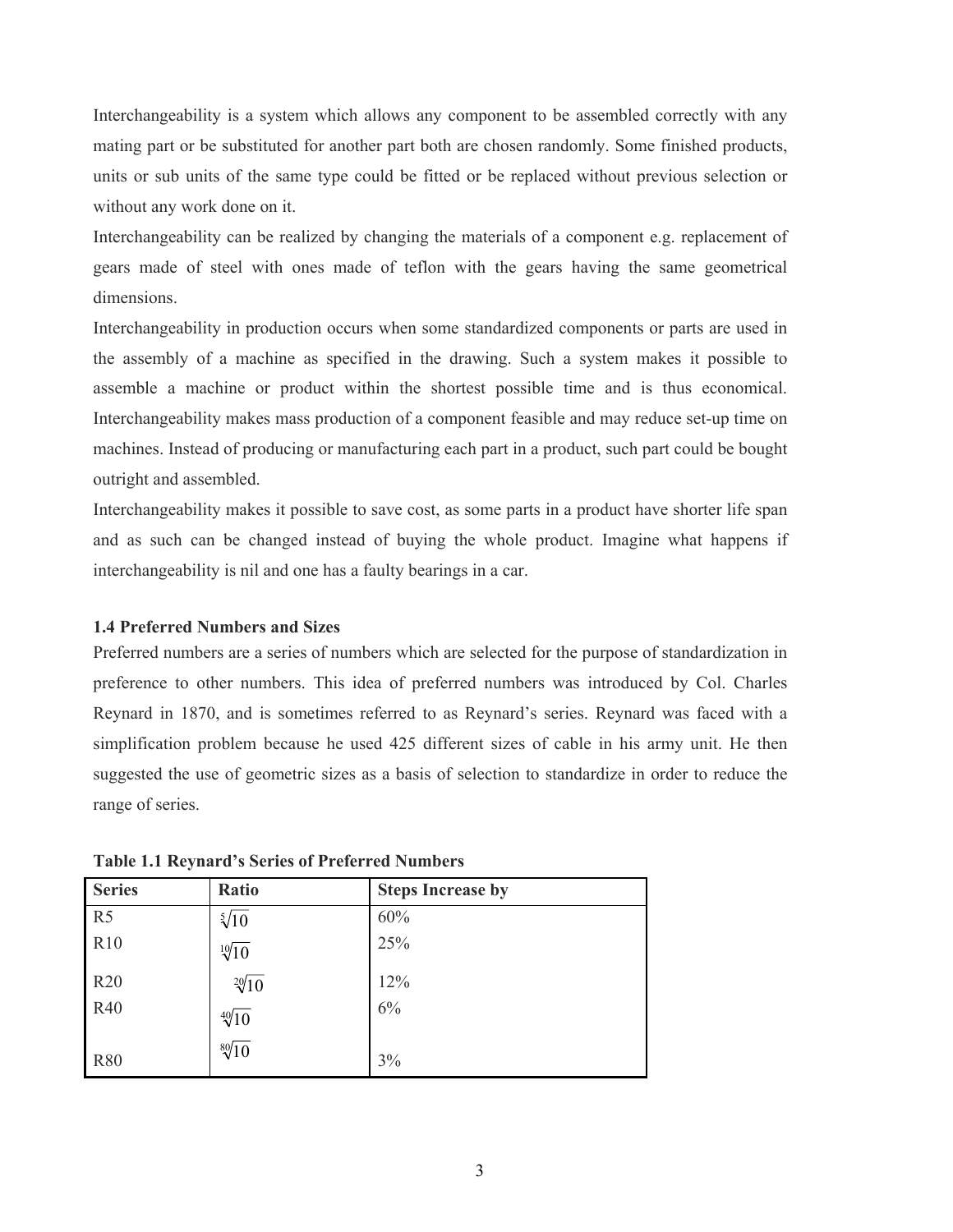Standardizing organizations such as International Organization for Standardization (ISO), British Standards Institution (BSI) and American Standards Association (ASA) have issued standards based on the 'R' series

## **1.5 Limits and Fits**

Due to the inevitable inaccuracy of manufacturing methods and the imperfections of workers, it is not possible to produce any part precisely to a given dimension but can only be produced between two limits namely maximum and minimum. Limits are defined as two extreme permissible sizes for any given dimension; the upper permissible size is called a HIGH LIMIT while the lower permissible size is called a LOW LIMIT. The difference between the high and low limits is the margin allowed for variations of workmanship and is called TOLERANCE.

If all the tolerance is allowed on one side of the nominal diameter (e.g.  $25^{+0.002}_{+0.00}$ ), the system is said to be unilateral whilst if it is divided with some on either side of the nominal diameter (e.g.  $25^{+0.002}_{-0.002}$ ), the system is bilateral. The bilateral system has paved way for unilateral system in modern ISO system. An interchangaeble system is generally called a limit system or a system of limits and fits. Dimensions should be given as large a tolerance as possible without jeopardizing the function of the part to reduce the cost of production as the tight the tolerance is the high the production cost.

## **Definitions**

**Nominal size:** The size designation used for general identification. The nominal size of a shaft and a hole are the same.

**Basic size:** It is the size whose limit dimensions are specified using the upper and lower deviations. In case of a fit, the basic size of both connected elements must be the same. It may also be stated to be the exact theoretical size of a part. The number of significant digits implies the accuracy of the dimension.

**Design size:** The ideal size for each component (shaft and hole) based upon a selected fit. The difference between the design size of the shaft and the design size of the hole is equal to the allowance of the fit. The design size of a part corresponds to the Maximum Material Condition (MMC). That is, the largest shaft permitted by the limits and the smallest hole. Emphasis is placed upon the design size in the writing of the actual limit dimension, so the design size is placed in the top position of the pair.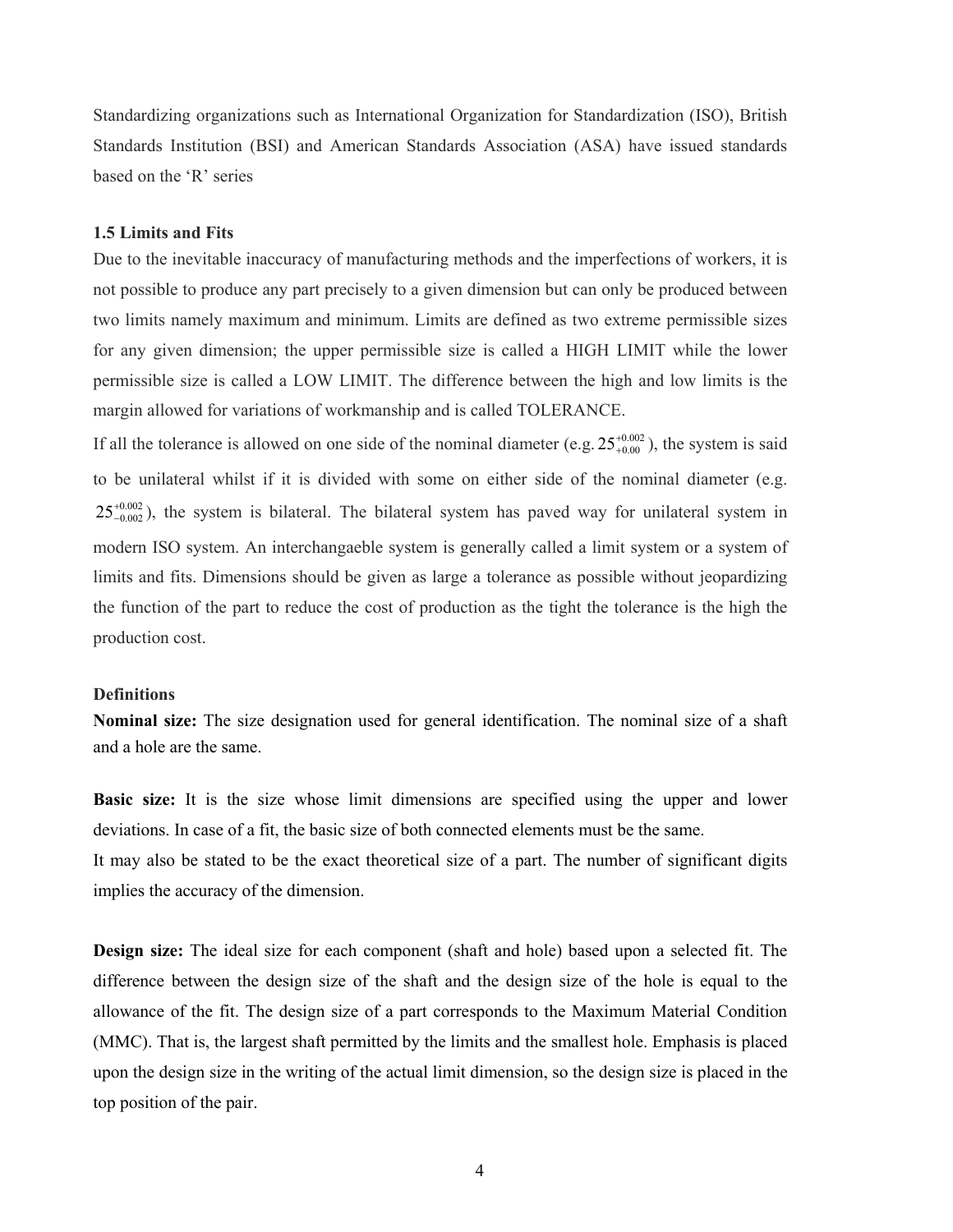**Tolerance:** The tolerance of a size is defined as the difference between the upper and lower limit dimensions of the part. It is also the total amount by which a dimension is allowed to vary. Standards for limits and fits state that tolerances are applied such that the hole size can only vary larger from design size and the shaft size smaller.

**Basic hole system:** Most common system for limit dimensions. In this system the design size of the hole is taken to be equivalent to the basic size for the pair (see above). This means that the lower (in size) limit of the hole dimension is equal to design size. The basic hole system is more frequently used since most hole generating devices are of fixed size (for example, drills, reams, etc.) When designing using purchased components with fixed outer diameters (bearings, bushings, etc.) a basic shaft system may be used.

**Allowance:** The allowance is the intended difference in the sizes of mating parts. This allowance may be: positive (indicated with a "+" symbol), which means there is intended clearance between parts; negative("-"), for intentional interference: or "zero allowance" if the two parts are intended to be the "same size".

In most design situations the nominal size of the combination is chosen through engineering analysis of the problem. A standard fit is then selected based upon function. The fit tables include short descriptions of the applications for the specific fits.

#### **System of fits**

Although there can be generally coupled parts without any tolerance zones, only two methods of coupling of holes and shafts are recommended due to constructional, technological and economic reasons, these are:

#### **(i)Hole basis system**

The desired clearances and interferences in the fit are achieved by combinations of various shaft tolerance zones with the hole tolerance zone "**H**". In this system of tolerances and fits, the lower deviation of the hole is always equal to zero.

## **(ii) Shaft basis system**

The desired clearances and interferences in the fit are achieved by combinations of various hole tolerance zones with the shaft tolerance zone "**h**". In this system of tolerances and fits, the upper deviation of the hole is always equal to zero.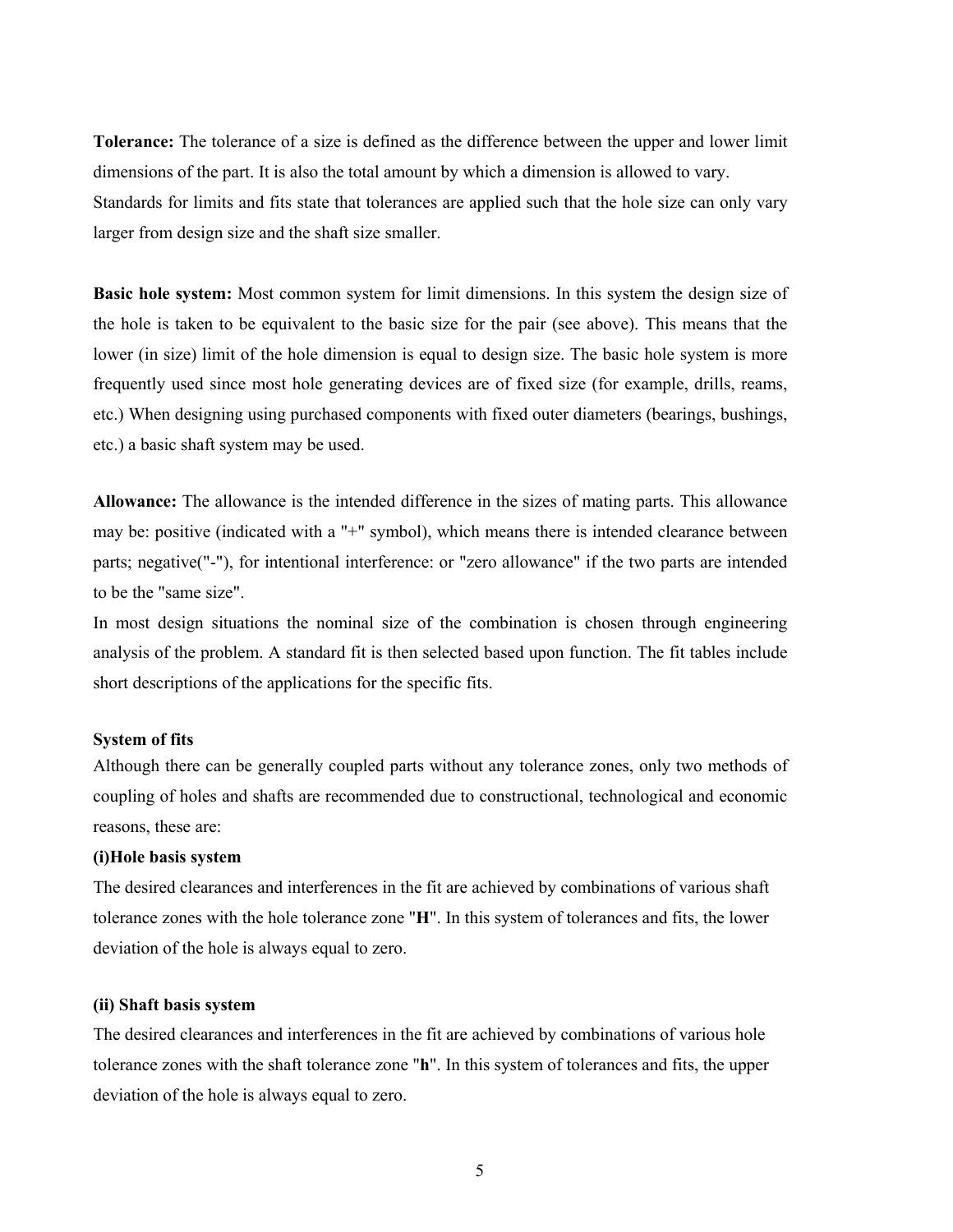# **Classifications of Fit**

Depending on the mutual position of tolerance zones of the coupled parts, 3 types of fit can be distinguished:

# **(A) Clearance fit**

It is a fit that always enables a clearance between the hole and shaft in the coupling. The lower limit size of the hole is greater or at least equal to the upper limit size of the shaft.

# **(B) Transition fit**

It is a fit where (depending on the actual sizes of the hole and shaft) both clearance and interference may occur in the coupling. Tolerance zones of the hole and shaft partly or completely interfere.

# **(C) Interference fit**

It is a fit always ensuring some interference between the hole and shaft in the coupling. The upper limit size of the hole is smaller or at least equal to the lower limit size of the shaft.



**Figure 1.2: Classifications of Fits** 

# **2.0 FUNDAMENTAL OF MEASUREMENTS**

# **2.1 Introduction**

Measurement, control and certification are necessary to ascertain whether a part meet the required specifications or not. It is therefore essential that a production engineer know about the fundamentals of measurement.

Measurement is a process or experimental procedure through which the value of a size is determined in relation with a unit of given measurement or with a selected unit of measurement. During the process of production, measurements are essential because it is through those characteristics that parameter values of products can be known and their qualities specified.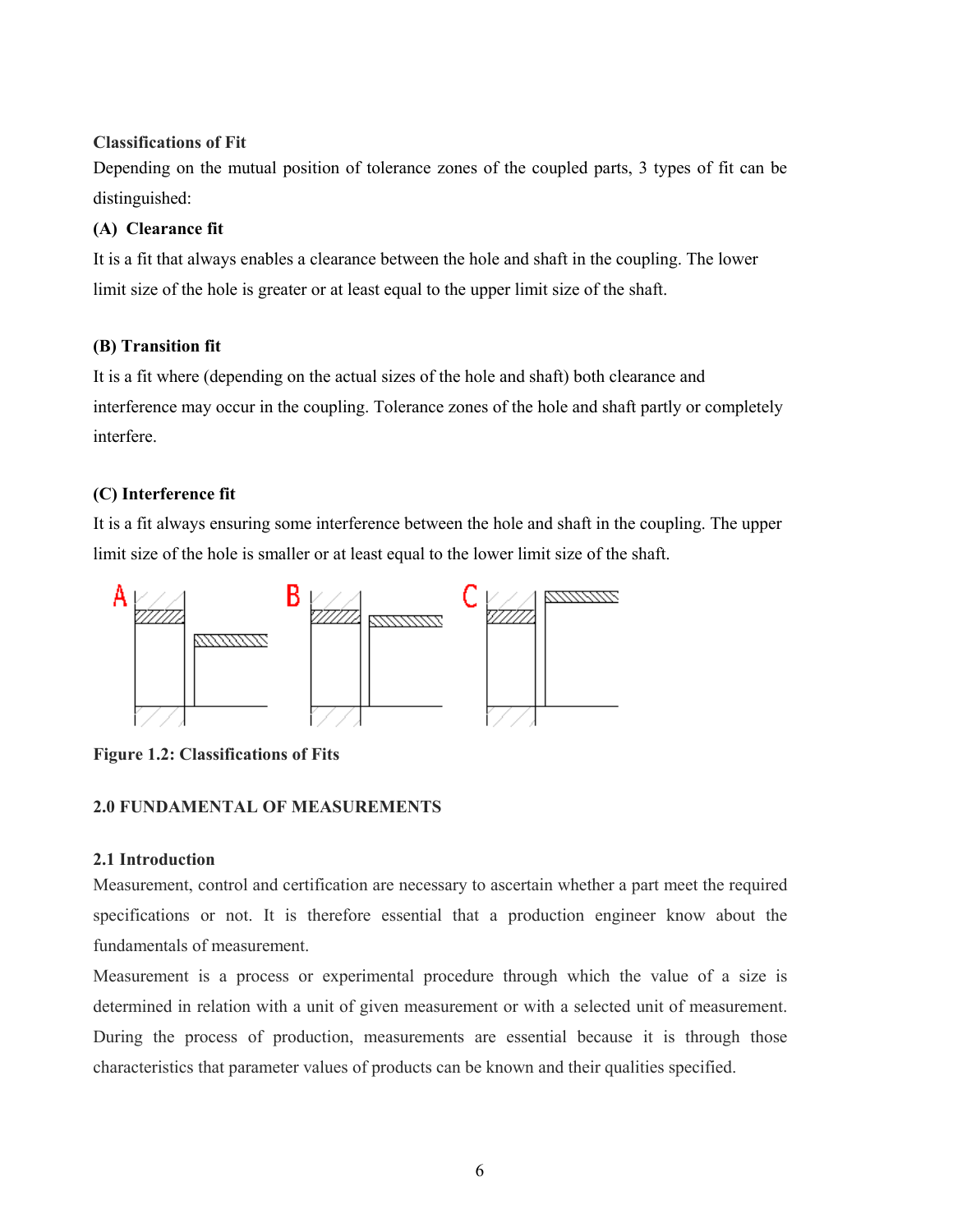## **2.2 Why Measurements?**

Measurements are essential in order to:

- (i) Ensure that the part to be measured conforms to the established standard.
- (ii) Judge the possibility of making some of the defective parts acceptable after minor repairs.
- (iii) Provide customer satisfaction by ensuring that no faulty product reaches the customers.
- (iv) Coordinate the functions of quality control, production, procurement  $\&$  other departments of the organization as through measurements a basis for comparison should have been provided.
- (v) Meet the principle of interchangeability of manufacture.

## **2.2. Requirements of measurements**

Two basic requirements of measurements are:

- (i) Standards for comparison must be accurate and internationally acceptable.
- (ii) The process of the measurements must be internationally acceptable.

# **2.3 Methods of Measurement:**

There various methods of measurements are:

(i) **Method of direct measurement**: The value of the quantity to be measured is obtained directly without the necessity of carrying out supplementary calculations based on a functional dependence of the quantity to be measured in relation to the quantities actually measured. *Example:* Weight of a substance is measured directly using a physical balance.

 (ii) **Method of indirect measurement**: The value of the quantity is obtained from measurements carried out by direct method of measurement of other quantities, connected with the quantity to be measured by a known relationship. *Example:* Weight of a substance is measured by measuring the length, breadth  $\&$  height of the substance directly and then by using the relation Weight = Length x Breadth x Height x Density

(iii) **Method of measurement without contact**: The sensor is not placed in contact with the object whose characteristics are being measured.

(iv) **Method of combination measurement closed series**: The results of direct or indirect measurement or different combinations of those values are made use of  $\&$  the corresponding system of equations is solved.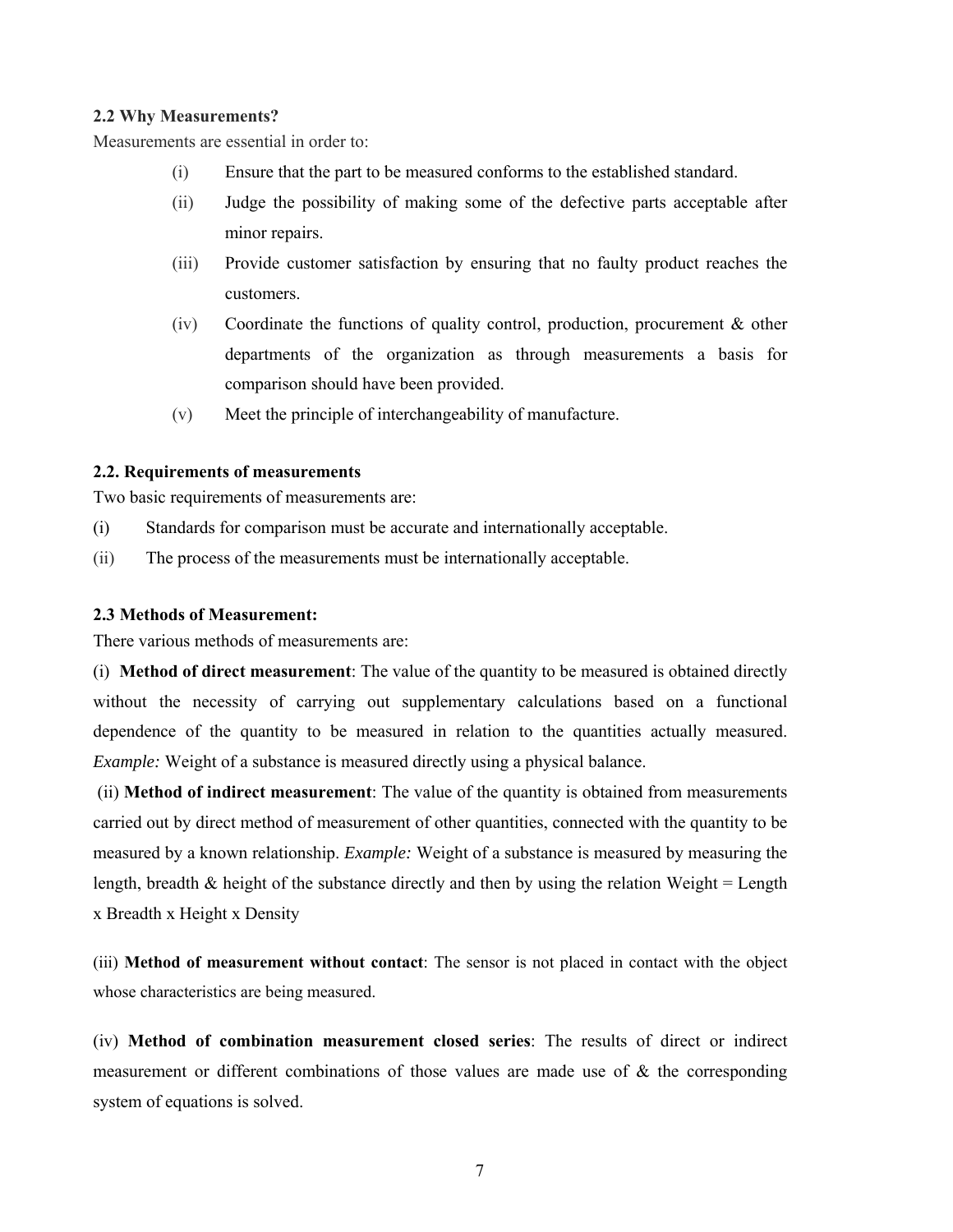(v) **Method of fundamental measurement**: Based on the measurements of base quantities entering into the definition of the quantity.

(vi) **Method of measurement by comparison**: Based on the comparison of the value of a quantity to be measured with a known value of the same quantity (direct comparison), or a known value of another quantity which is a function of the quantity to be measured (indirect comparison).

(vii) **Method of measurement by substitution**: The value of a quantity to be measured is replaced by a known value of the same quantity, so selected that the effects produced in the indicating device by these two values are the same (a type of direct comparison).

(viii) **Method of measurement by transposition** : The value of the quantity to be measured is in the beginning, balanced by a first known value A of the same quantity, then the value of the quantity to be measured is put in place of this known value and is again balanced by another known value B. If the position of the element indicating equilibrium is the same in both the cases, the value of the quantity measured is equal to  $A \& B$ .

(ix) **Method of differential measurement**: Based on the comparison of the quantity to be measured with a quantity of the same kind, with a value known to be slightly difference from that of the quantity to be measured, and the measurement of the difference between the values of these two quantities.

(x) **Method of measurement by complement**: The value of the quantity to be measured is complemented by a known value of the same quantity, selected in such a way that the sum of these two values is equal to a certain value of comparison fixed in advance.

(xi) **Method of measurement by interpolation** : It consists of determining value of the quantity measured on the basis of the law of correspondence  $\&$  known values of the same quantity, the value to be determined lying between two known values.

(xii) **Method of measurement by extrapolation** : It consists of determining the value of the quantity measured on the basis of the law of correspondence  $\&$  known values of the same quantity, the value to be determined lying outside the known values.

#### **2.4 Classification of Standards:**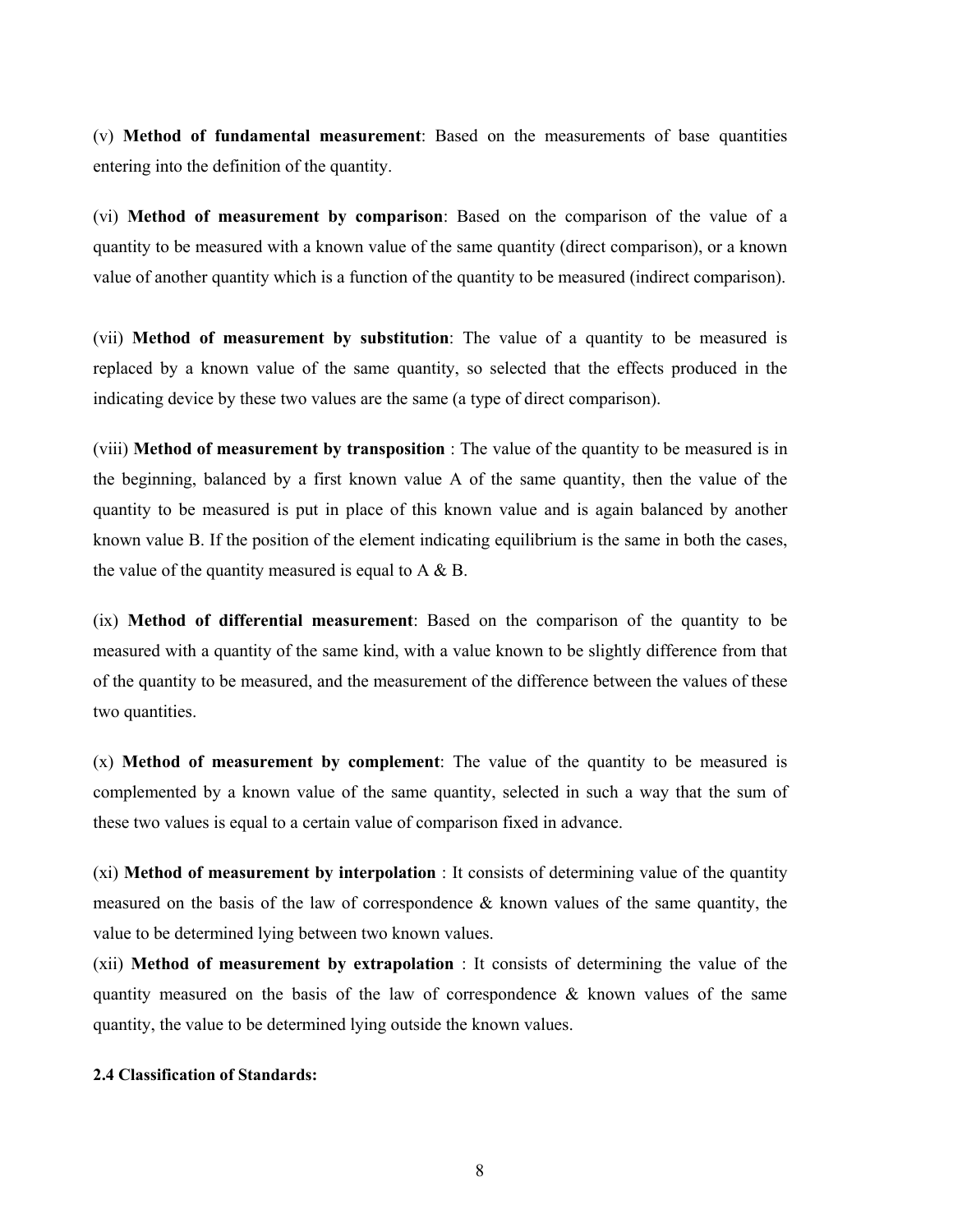**(1) Line & End Standards:** In the Line standard, the length is the distance between the centres of engraved lines whereas in End standard, it is the distance between the end faces of the standard. *Example:* for Line standard is Measuring Scale, for End standard is Block gauge.

**(2) Primary, Secondary, Tertiary & Working Standards:** Primary standard: It is only one material standard and is preserved under the most careful conditions and is used only for comparison with Secondary standard. Secondary standard: It is similar to Primary standard as nearly as possible and is distributed to a number of places for safe custody and is used for occasional comparison with Tertiary standards.

Tertiary standard: It is used for reference purposes in laboratories and workshops and is used for comparison with working standard. Working standard: It is used daily in laboratories and workshops. Low grades of materials may be used.

## **2.5 Types of Errors:**

#### **(A) Error of Measurement:**

**(1) Systematic error:** It is the error which during several measurements, made under the same conditions, of the same value of a certain quantity, remains constant in absolute value and sign or varies in a predictable way in accordance with a specified law when the conditions change. The causes of these errors may be known or unknown. The errors may be constant or variable. Systematic errors are regularly repetitive in nature.

**(2) Random error:** This error varies in an unpredictable manner in absolute value & in sign when a large number of measurements of the same value of a quantity are made under practically identical conditions. Random errors are non-consistent. Random errors are normally of limited time duration.

**(3) Parasitic error:** It is the error, often gross, which results from incorrect execution of measurement.

#### **B) Instrumental error:**

**(1) Error of a physical measure:** It is the difference between the nominal value and the conventional true value reproduced by the physical measure.

**(2) Error of a measuring mechanism:** It is the difference between the value indicated by the measuring mechanism and the conventional true value of the measured quantity.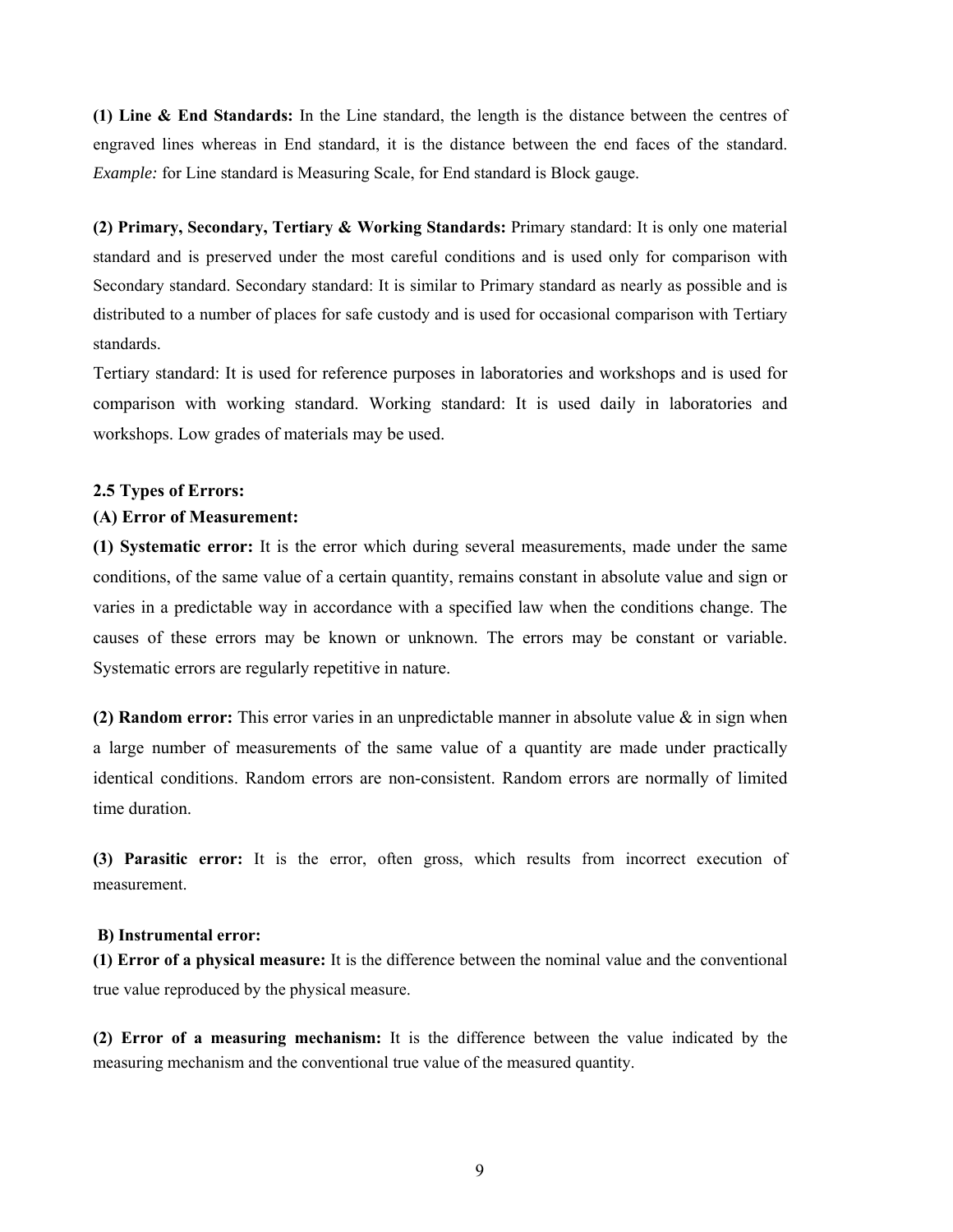**(3) Zero error:** It is the indication of a measuring instrument for the zero value of the quantity measured.

**(4) Calibration error of a physical measure:** It is the difference between the conventional true value reproduced by the physical measure and the nominal value of that measure.

**(5) Complementary error of a measuring instrument:** It is the error of a measuring instrument arising from the fact that the values of the influence quantities are different from those corresponding to the reference conditions.

**(6) Error of indication of a measuring instrument:** It is the difference between the measured values of a quantity, when an influence quantity takes successively two specified values, without changing the quantity measured.

**(7) Error due to temperature:** It is the error arising from the fact that the temperature of instrument does not maintain its reference value.

**(8) Error due to friction:** It is the error due to the friction between the moving parts of the measuring instruments.

**(9) Error due to inertia:** It is the error due to the inertia (mechanical, thermal or otherwise) of the parts of the measuring instrument.

# **C) Error of observation:**

**(1) Reading error**: It is the error of observation resulting from incorrect reading of the indication of a measuring instrument by the observer.

**(2) Parallax error**: It is the reading error which is produced, when, with the index at a certain distance from the surface of scale, the reading is not made in the direction of observation provided for the instrument used.

**(3) Interpolation error**: It is the reading error resulting from the inexact evaluation of the position of the index with regard to two adjacent graduation marks between which the index is located.

# **(D) Based on nature of errors:**

- **(1) Systematic error:**
- **(2) Random error:**

**(3) Illegitimate error:** As the name implies, it should not exist. These include mistakes and blunders, computational errors and chaotic errors. Chaotic errors are random errors but unlike the latter, they create chaos in the final results.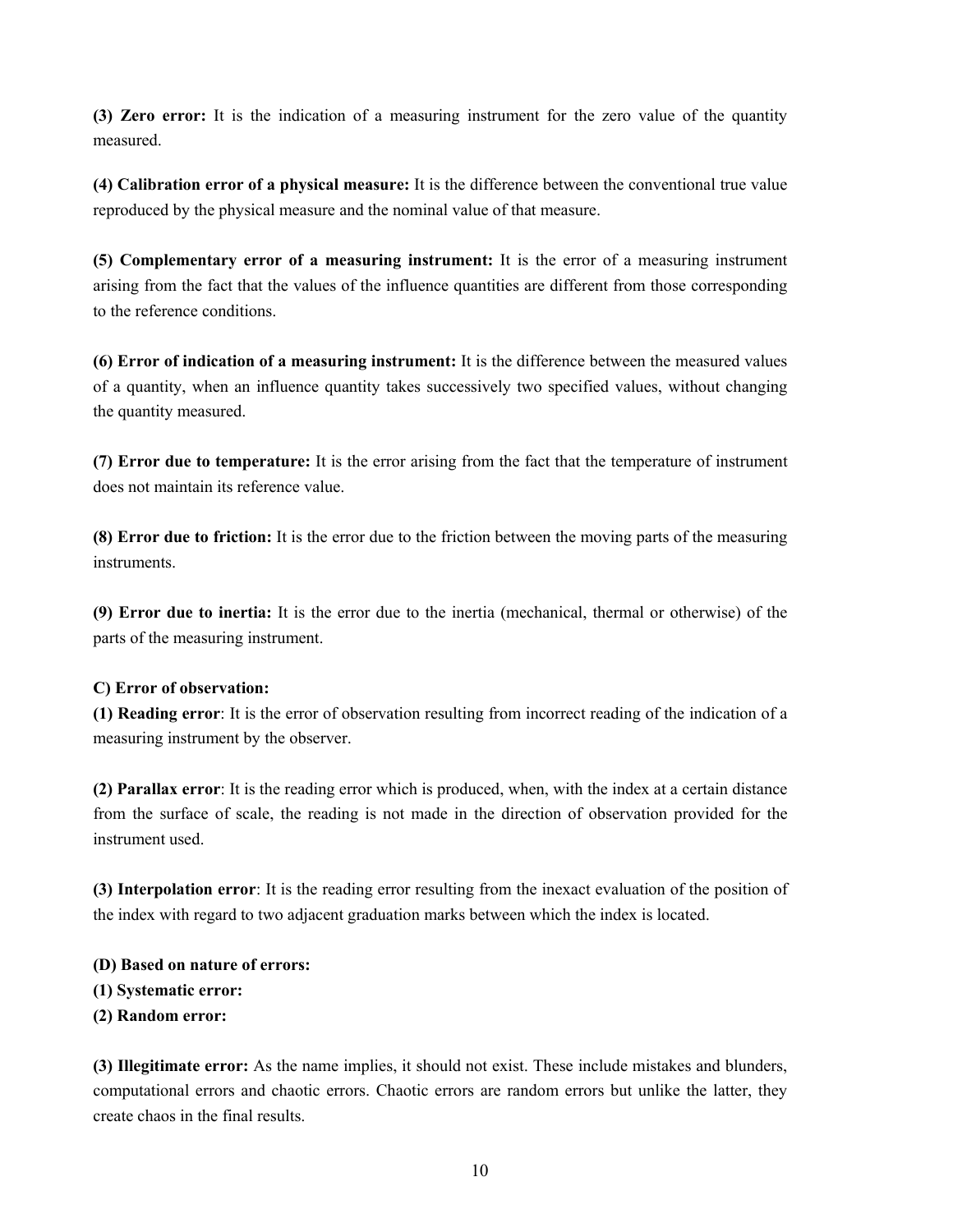#### (**E) Based on control:**

**(1) Controllable errors**: The sources of error are known and it is possible to have a control on these sources. These can be calibration errors, environmental errors and errors due to non-similarity of condition while calibrating and measuring.

**Calibration errors**: These are caused due to variation in the calibrated scale from its normal value. The actual length of standards such as slip gauges will vary from the nominal value by a small amount. This will cause an error of constant magnitude.

**Environmental (Ambient /Atmospheric Condition) Errors**: International agreement has been reached on ambient condition which is at  $20^{\circ}$ C temperature, 760 mm of Hg pressure and 10 mm of Hg humidity. Instruments are calibrated at these conditions. If there is any variation in the ambient condition, errors may creep into final results. Of the three, temperature effect is most considerable.

**Stylus pressure errors**: Though the pressure involved during measurement is generally small, this is sufficient enough to cause appreciable deformation of both the stylus and the work piece. This will cause an error in the measurement.

**Avoidable errors**: These errors may occur due to parallax in the reading of measuring instruments. This occurs when the scale and pointer are separated relative to one another. The two common practices to minimise this error are:

(i) Reduce the separation between the scale and pointer to minimum.

(ii) A mirror is placed behind the pointer to ensure normal reading of the scale in all the cases. These avoidable errors occur also due to non-alignment of work piece centers, improper location of measuring instruments, etc.

**Non-controllable errors**: These are random errors which are not controllable.

## **2.6 LINEAR AND ANGULAR MEASUREMENT**

**Linear measuring instruments**: Vernier, micrometer, interval measurement, Slip gauges and classification, interferometery, optical flats, limit gauges.

**Comparators**: Mechanical, pneumatic and electrical types, applications.

**Angular measurements**: - Sine bar, angle dekor, Optical bevel protractor

**Comparator**: It is a precision instrument employed to compare the dimension of a given component with a working standard (generally slip gauges). It does not measure the actual dimension but indicates how much it differs from the basic dimension (working standard).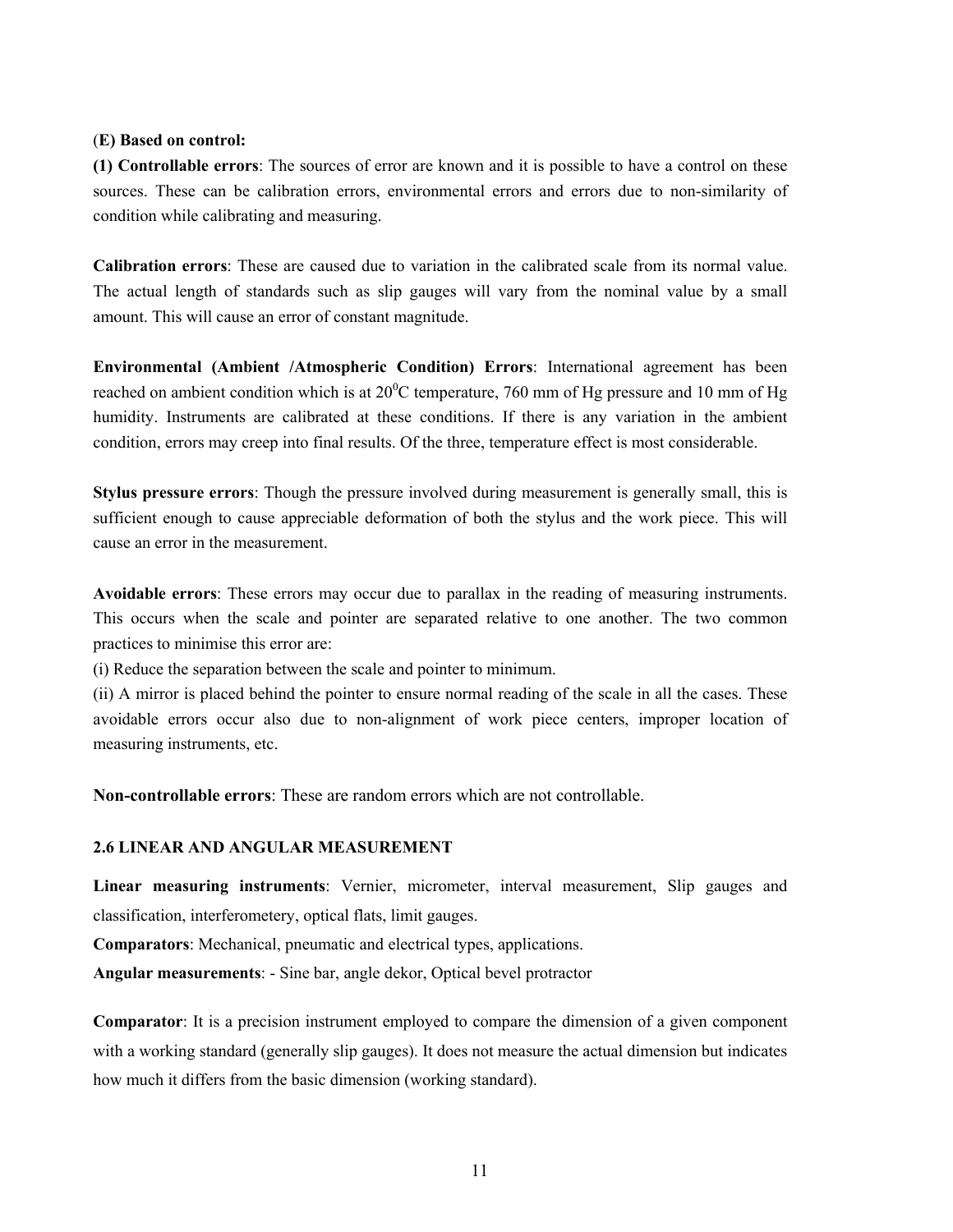## **Uses of Comparator**:

- $\triangleright$  For calibrating the working gauges
- $\triangleright$  Used as working gauges
- $\triangleright$  Used as final inspection gauges

#### Essential **characteristics of a good Comparator**:

- $\triangleright$  Robust design and construction
- $\triangleright$  Linear characteristics of scale
- $\blacktriangleright$  High magnification
- $\triangleright$  Quick in results
- $\triangleright$  Versatility
- $\triangleright$  Minimum wear of contact point
- $\triangleright$  Free from back lash
- $\triangleright$  Quick insertion of work piece
- $\triangleright$  Provision for compensation from temperature effects
- $\triangleright$  Provision for means to prevent damage during use.

## **Classification of comparators**:

#### **1) Mechanical comparator**

- a) Dial indicator
- b) Johansson "Mikrokator" comparator
- c) Sigma comparator
- d) Reed type mechanical comparator

# 2) **Optical comparator**:

- a) Zeiss Ultra optimeter
- b) Zeiss optotest comparator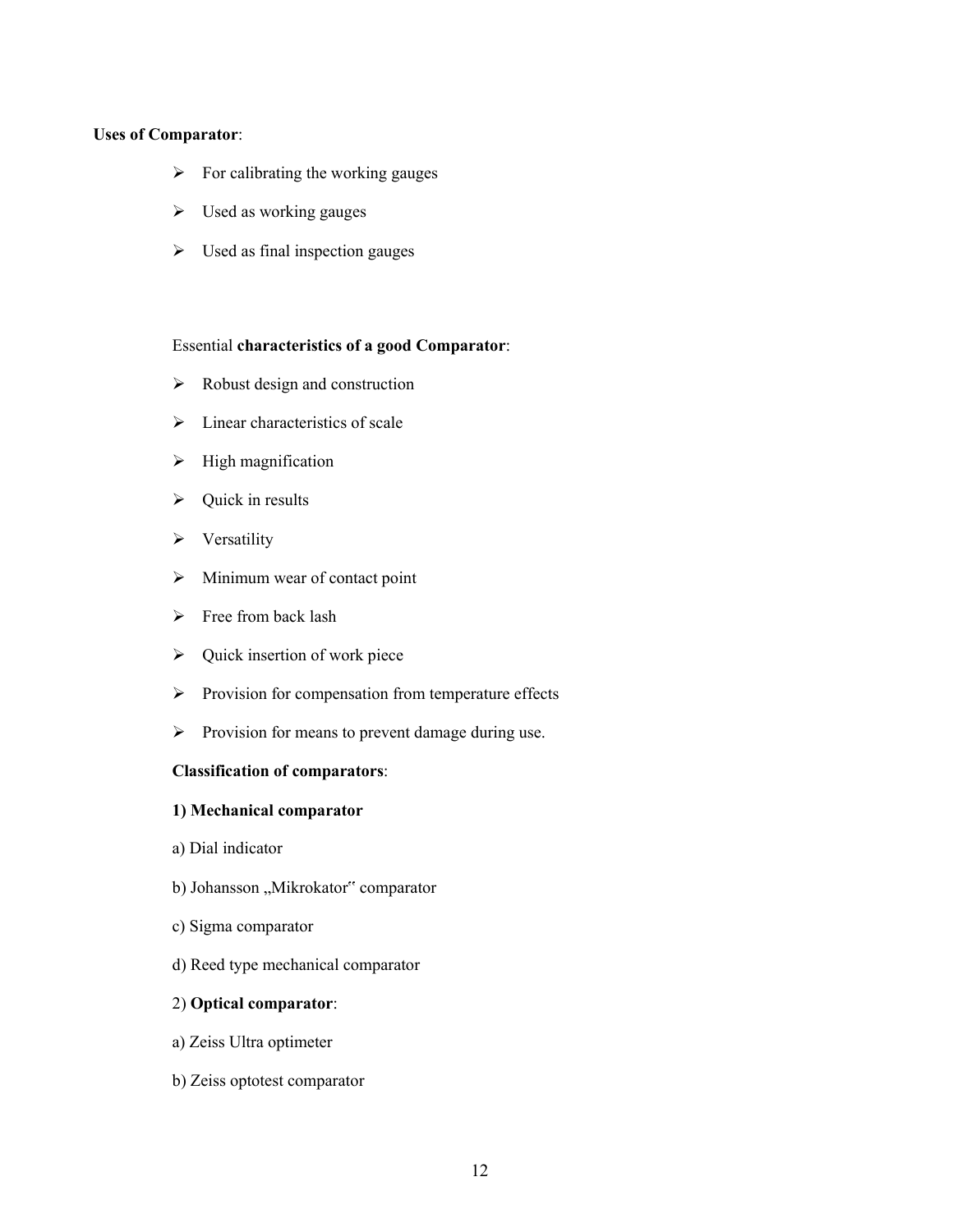- 3) Mechanical Optical comparator
- 4) Electrical comparator
- 5) Fluid displacement comparator
- 6) Pneumatic comparator
- a) Back pressure comparator

b) Flow – velocity Pneumatic comparator In addition, the comparators used in standards room for calibration of gauges are:

- 7) Brookes Level comparator
- 8) Eden-Rolt "Millionth" Comparator

**Slip gauges:** These gauges are other wise called as Gauge blocks or Block gauges and are universally accepted as end standards of length in industry. Slip gauges are rectangular blocks of high grade steel (or tungsten carbide) with less co-efficient of thermal expansion. These blocks are highly hardened (more than 800 HV) through out to ensure maximum resistance to wear and are then stabilised by heating and cooling successively in stages so that the hardening stresses are removed. After hardening, they are subjected to lapping to a high degree of finish, flatness and accuracy. The cross sections of these gauges are  $9 \times 30$  mm for sizes up to 10 mm and  $9 \times 35$  mm for larger sizes. The dimension (height) is marked on one of the measuring faces of gauge blocks.

**Wringing of Slip gauges**: The slip gauges are wrung together by hand through a combined sliding and twisting motion. The air gap between the gauge faces is expelled out and the adhesion is caused partly by molecular attraction and partly by atmospheric pressure. The gap between the two wrung slip gauges is only of the order of  $0.00635 \mu$  m which is negligible.

**Selection of Slip gauges for required dimension**: Always start with the last decimal place and deduct this from the required dimension. Select the next smallest figure in the same way, find the remainder and continue this until the required dimension is completed. Minimum number of slip gauges should be selected to build up the given dimension.

**Roller gauges:** Cylindrical rollers with their lengths equal to their diameters may be used as gauges, secondary to block gauges (slip gauges). These are produced to fine tolerances.

#### **Limit gauges:**

These are inspection tools for rigid design, without a scale, which serve to check the dimensions of manufactured parts. Gauges do not indicate the actual value of the inspected dimension on the work.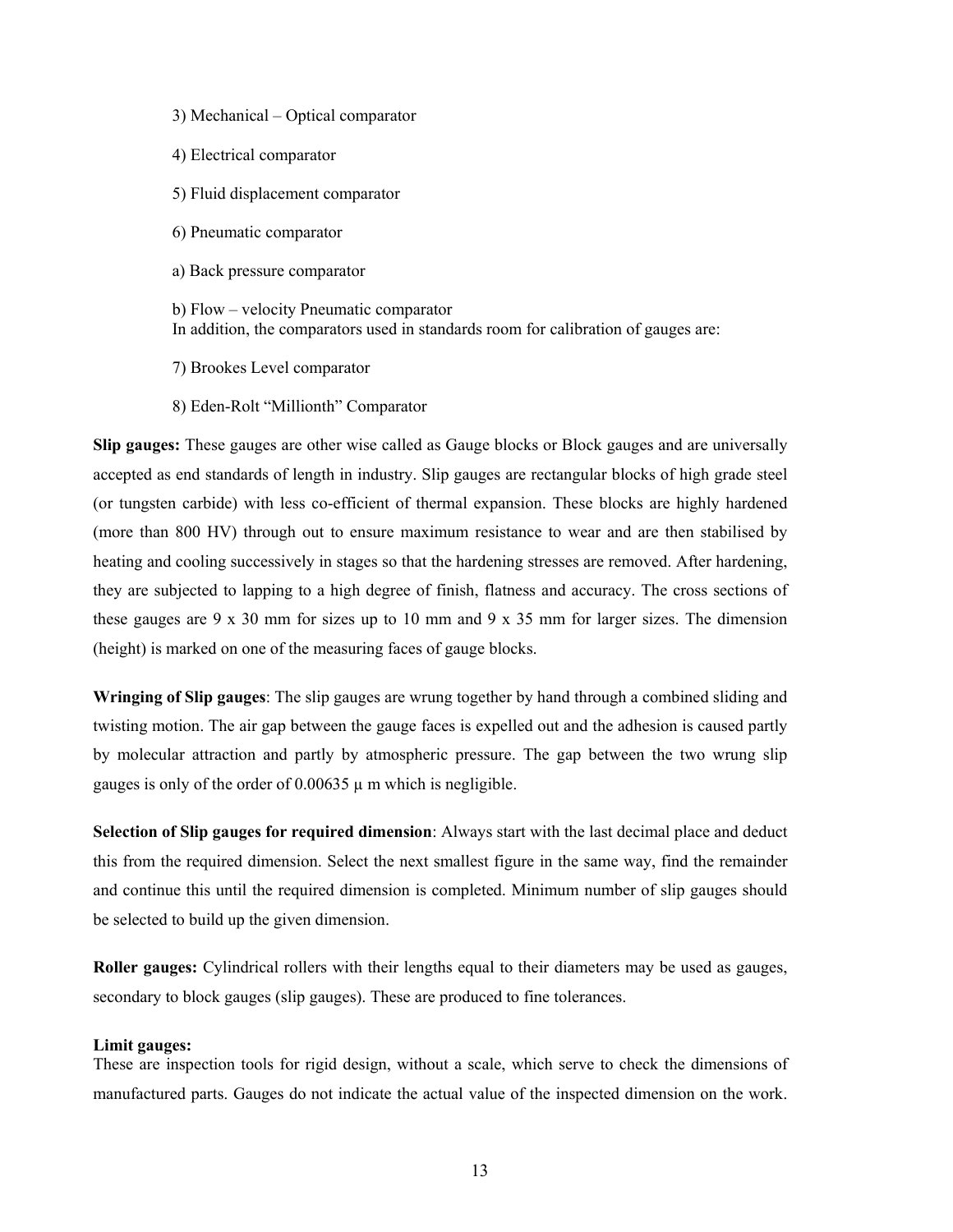They can only be used for determining as to whether the inspection parts are made within the specified limits. These gauges are made up of suitable wear resisting steel and are normally hardened to not less than 750 HV and suitably stabilized and ground and lapped. The 'Go' and 'No Go' gauges may be in the form of separate single ended gauge, or may be combined on one handle to form a double ended gauge. Progressive gauge is the single ended gauge with one gauging member having two diameters to the 'Go' and 'No Go' limits respectively.

**Gauge Design:** Every gauge is a copy of the part which mates with the part for which the gauge is designed. For example, a bush is made which is to mate with a shaft; in this case, the shaft is the mating part. The bush is check by a plug gauge which in so far as the form of its surface and its size is concerned, is a copy of the mating part (shaft). Taylor's principle: According to Taylor, 'Go' and 'No Go' gauges should be designed to check maximum and minimum material limits which are checked as below: 'Go' limit: This is applied to upper limit of a shaft and lower limit of a hole. 'No Go' limit: This is applied to lower limit of a shaft and the upper limit of a hole. Taylor's principle states that the 'Go' gauges should check all the possible elements of dimensions at a time (roundness, size, location, etc.) and the 'No Go' gauge should check only one element of the dimension at a time. Based on Taylor's principle, 'Go' gauge is designed for maximum material condition and 'No Go' gauge is designed for minimum material condition.

**Types of Limit Gauges:** The various types of limit gauges used for gauging internal diameters of holes are:

(1) **Full form cylindrical plug gauge**: The gauging surface is in the form of an external cylinder. Generally a small circumferential groove is cut near the leading end of the gauge and the remaining short cylindrical surface is slightly reduced in order to act as a pilot.

(2) **Full form spherical plug or disc gauge**: The gauging surface is in the form of a sphere from which two equal segments are cut off by planes normal to the axis of the handle.

(3) **Segmental cylindrical bar gauge**: The gauging surface is in one of the two forms: one form; external cylindrical form from which two axial segments are made by lowering down surface at other places, the other form; external cylindrical form in which segments are formed by removing remaining material.

(4) **Segmental spherical plug gauge**: It is similar to full form spherical plug gauge but has two equal segments cut off by planes parallel to the axis of the handle in addition to the segments cut off by planes normal to the axis of the handle.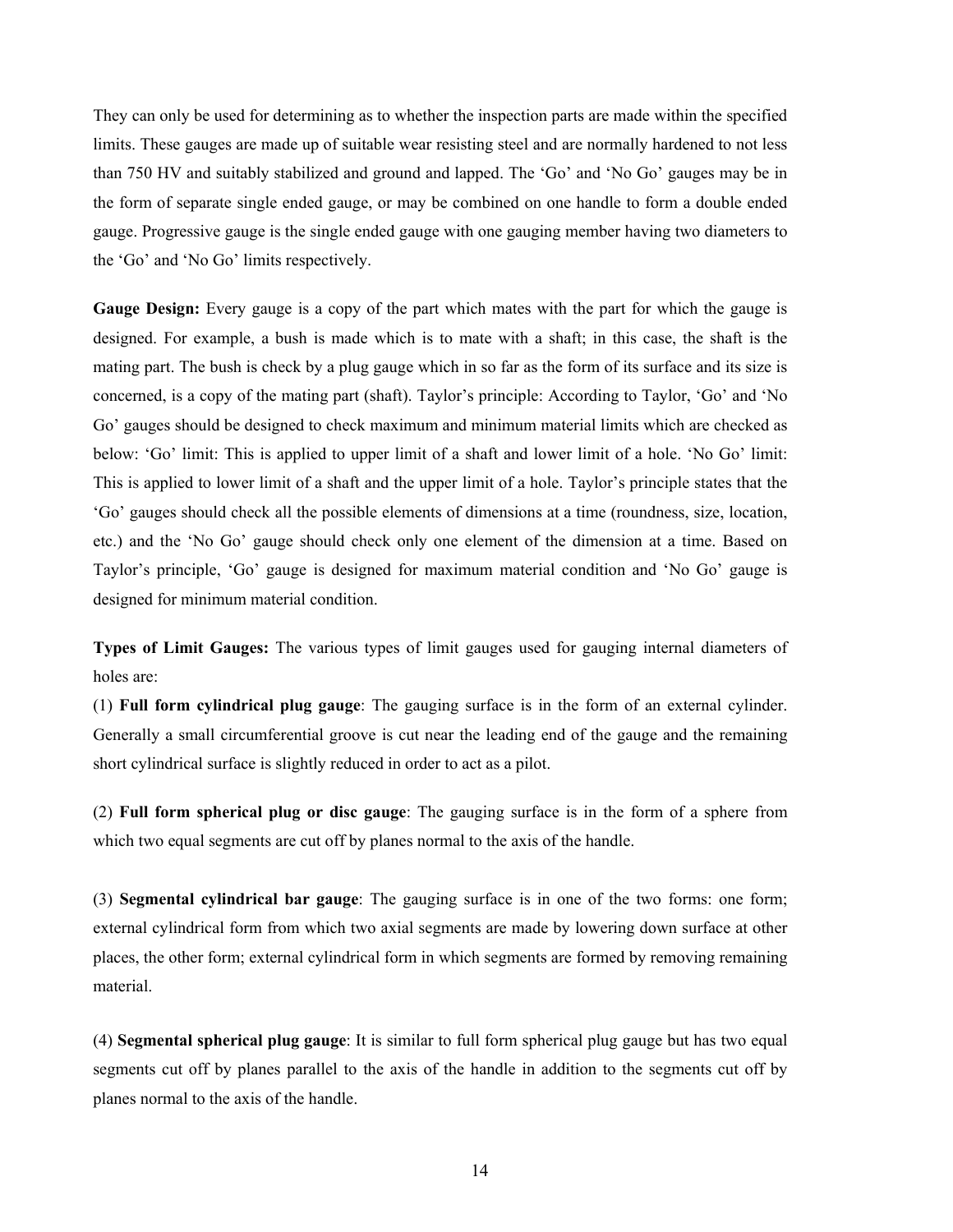(5) **Segmental cylindrical bar gauge with reduced measuring faces**: It is similar to the segmental cylindrical bar gauge but has reduced measuring faces in a plane parallel to the axis of the handle.

(6) **Rod gauge with spherical ends**: It has spherical end surfaces which form part of one single sphere. The various types of limit gauges used for gauging external diameters of shaft are:

(i) **Full form cylindrical ring gauge**: The gauging surface is in the form of an internal cylinder and whose wall is thick enough to avoid deformation under normal conditions of use.

(ii) **Gap gauge**: It has one flat surface and one cylindrical surface, the axis of the two surfaces being parallel to the axis of the shaft being checked. The surfaces constituting the working size may both be flat or both cylindrical also. The gauges (for internal taper) are marked with a ring on the gauge planes another ring to indicate the minimum depth of internal taper. The distance between the two ring marks 'Z' corresponds to the permissible deviation of the gauge plane for particular taper. For testing the external taper of the tanged end shank, the ring gauge is inserted, as far as it goes with light pressure. At the extreme position, no part of the tang under test should extend beyond the surfaces A, B and C. The shank surfaces may however, lie flush with these surfaces.

**Autocollimator:** It is an optical instrument used for the measurement of small angular differences. It is essentially an infinity telescope and a collimator combined into one instrument.

**Principle of Autocollimator**: If a point source of light O is placed at the principal focus of a collimating lens, it will be projected as a parallel beam of light. If this parallel beam now strikes a plane reflector which is normal to the optical axis, it will be reflected back along its own path and refocused at the source O. If the plane reflector is now tilted through some small angle  $\delta$ , the reflected parallel beam will turn through 2  $\delta$ , and will be brought to a focus at  $O<sub>1</sub>$ , in the focal plane, a distance x from O. If the ray passing through the geometric centre of the lens is considered, as it is, unaffected by refraction, it can be seen that  $x = 2 \delta$  f mm, where f is the focal length of the lens.

#### **The important points about this collimation of a beam of light are**:

 a) The distance between the reflector and the lens has no effect on the separation x between source and image.

b) For high sensitivity, i.e., a large value of x for a small angular deviation  $\delta$ , a long focal length is required.

c) Although the distance of the reflector does not affect the reading x, if, at given value of  $\delta$ , it is moved too far back, all of the reflected rays will miss the lens completely, and no image will be formed. Thus, for a wide range of readings, the minimum distance between lens and reflector is essential.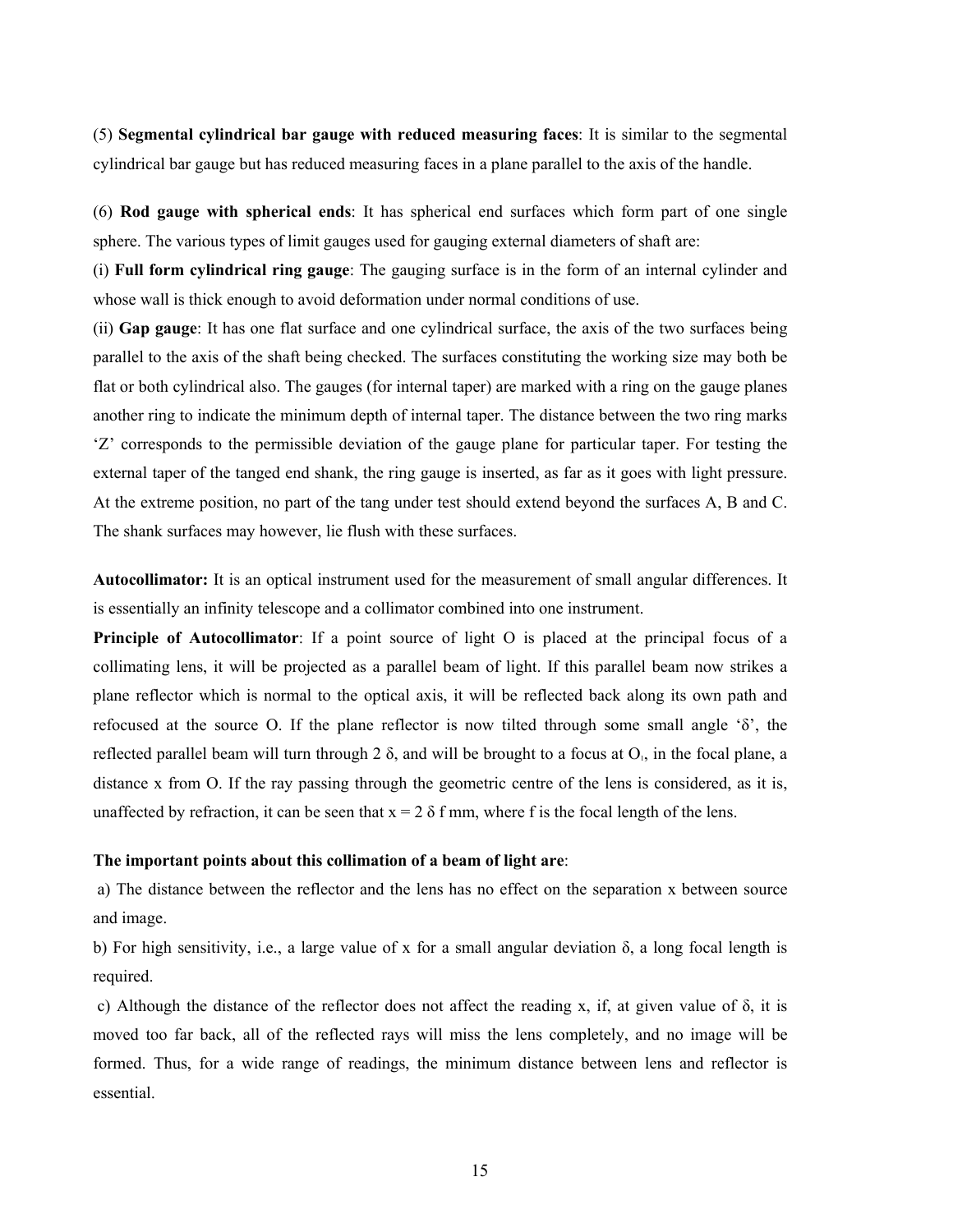**Angle Dekor:** In this system, an illuminated scale is set in the focal plane of the collimating lens outside the field of view of a microscope eyepiece. It is then projected as a parallel beam and strikes a plane reflector below the instrument. It is reflected, and refocused by the lens so that its image is in the field of view of the eyepiece. The image falls, not across a simple datum line, but across a similar fixed scale at right angles to the illuminated image. Thus, the reading on the illuminated scale measures angular deviations from one axis at  $90<sup>0</sup>$  to the optical axis, and the reading on the fixed scale gives the deviation about an axis mutually at right angles to the other two. This feature enables angular errors in two planes to be dealt with or more important, to ensure that the reading on a setting master and on the work is the same in one plane, the error being read in the other. Thus, induced compound angle errors are avoided. The setup consists of a lapped flat and reflective base above which the optical details are mounted in a tube on an adjustable bracket. In use, a master, either a sine bar or a group of combination angle gauges is set up on the base plate and the instrument is adjusted until a reading on both sides is obtained. It is now replaced by the work, a gauge block to give a good reflective surface being placed on the face to be checked. The gauge block can usefully be held in place with elastic bands. The work is now slowly rotated until the illuminated scale moves across the fixed scale, and is adjusted until the fixed scale reading is the same as on the setting gauge. The error in the work angle is the difference in the two readings on the illuminated scale.

**Sine bar:** It is a precision measuring instrument and is an excellent example of combination of linear measurement and angular measurement when used in conjunction with gauge blocks (slip gauges). It consists of a bar carrying a suitable pair of rollers set a known centre distance. It is made of high carbon, high chromium corrosion resistant steel, suitably hardened, precision ground and stabilised. Relief holes are provided for easy handling of sine bar and for reducing the weight of the sine bar. It should be used on a grade A surface plate.



**Figure 2.1: Sine Bar**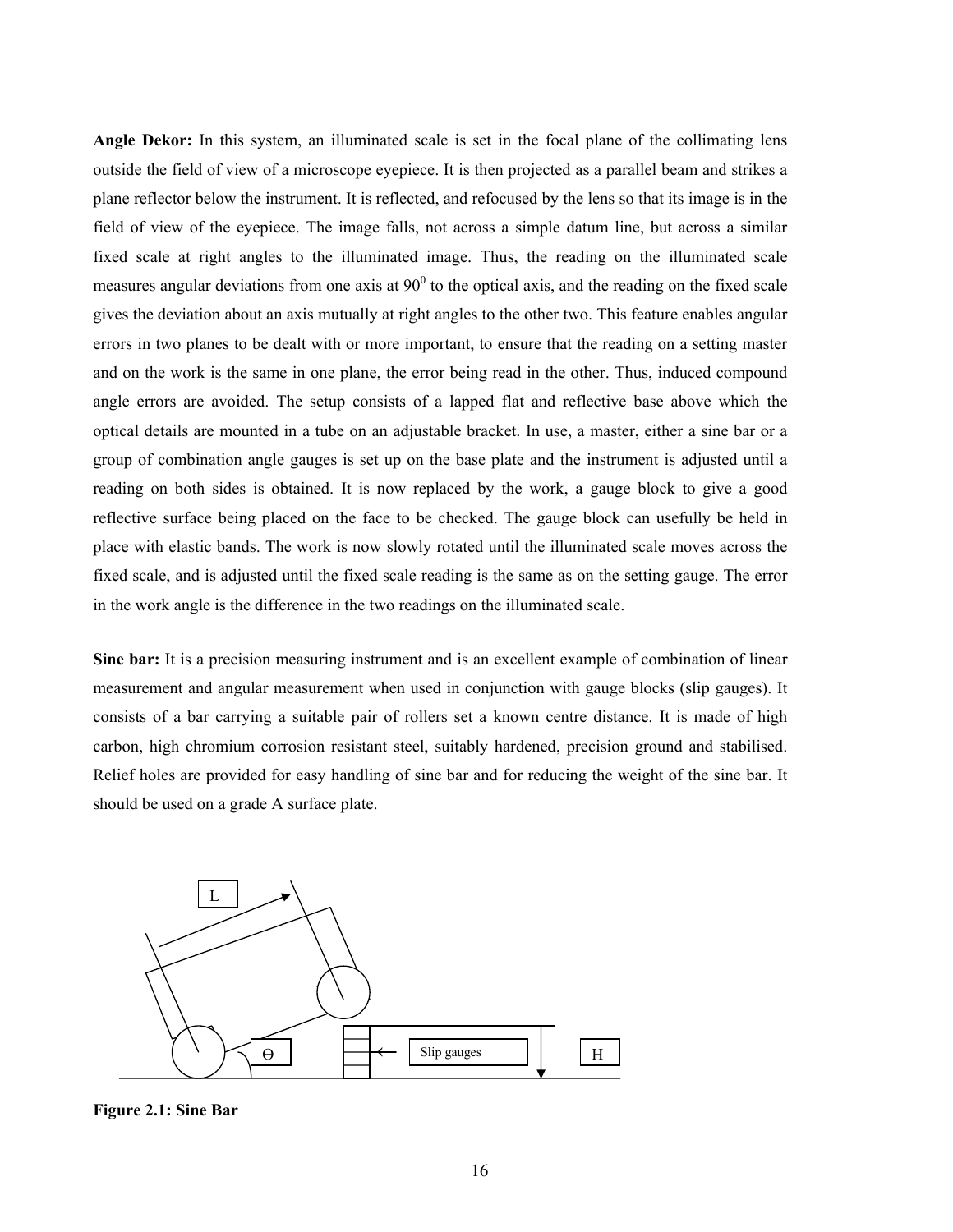If L is the linear distance between the axes of the rollers and h is the height of the slip gauges, then sin  $\Theta = h/L$  The design requirements of a sine bar are as follows, and unless these are carefully maintained the order of accuracy of angular measurement will fall: i) The rollers must be of equal diameter and true geometric cylinders. ii) The distance between the roller axes must be precise and known, and these axes must be mutually parallel. iii) The upper surface of the beam must be flat and parallel with the roller axes, and equidistant from each.

**Working principle of Sine bar**: The sine bar is first kept on the surface plate. The work piece is then placed on the sine bar such that the surface whose taper angle is to be measured is facing upwards. Place the set of slip gauges under one end of the roller of sine bar such that the upper surface of the work piece is approximately parallel with the table surface. Place the plunger of the dial gauge on the upper surface of the work piece. Take readings with the dial gauge at both ends and note their difference, noting which end of the work is low. If the end nearest the high end of the sine bar is low, then the slip gauges height must be increased by an amount equal to the difference in the dial gauge readings multiplied by the proportion of sine bar length to work length. For example, assuming that the end of a work piece was 0.01mm low, the sine bar being 250 mm long and the work 100 mm long, then the required increase in height of slip gauge set will be  $0.01 \times 250/100 = 0.025$  mm. This will not give an immediately correct setting from a first approximation, but it is much quicker than a trial and error method.

**Note:** a) No sine bar should be used to set off angles greater than  $45^\circ$ , as beyond this angle, the errors due to the centre distance of rollers, and slip gauges, being in error are much magnified.

b) Slip gauges should be kept beneath the setting roller attached to the end which is with taper shape but not beneath the hinge roller. This is to enable the slip gauges not to hit the bottom surface of sine bar.

#### **2.7 SCREW THREAD MEASUREMENT:**

**Introduction**: Screw threads have to perform two functions namely

- ¾Transmission of power and motion
- $\triangleright$  Acts as a temporary fastener
- $\triangleright$  External threads
- Internal thread

#### **Terminology of screw threads**:

 $\triangleright$  Screw thread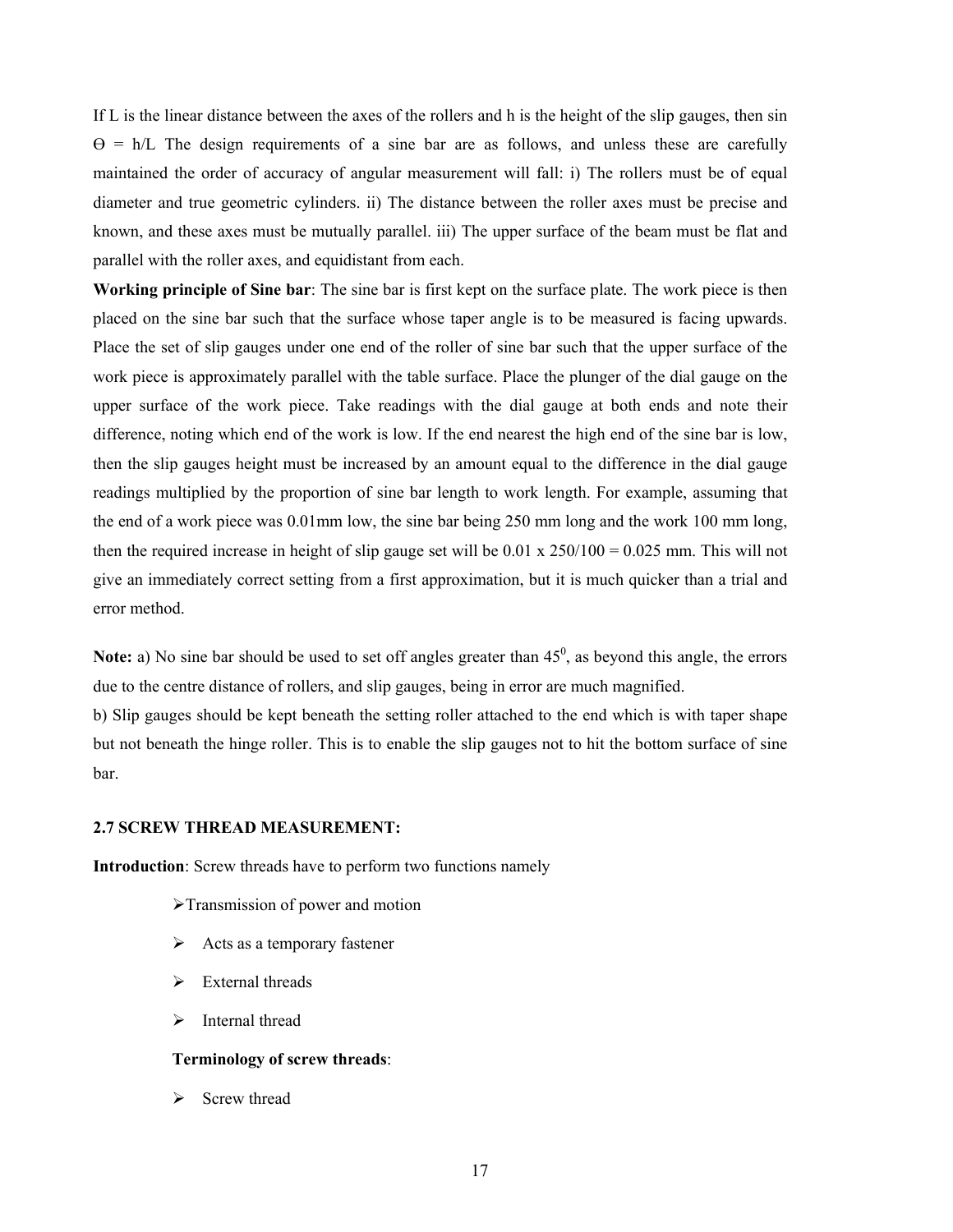- ¾ Crest
- ¾ Root
- $\triangleright$  Flank
- > Depth of thread
- ¾ Lead
- $\triangleright$  Pitch
- $\blacktriangleright$  Helix angle
- $\triangleright$  Flank angle
- $\blacktriangleright$  Included angle
- $\blacktriangleright$  Major diameter
- $\triangleright$  Minor diameter
- ¾ Addendum
- ¾ Dedendum

#### **Error in screw thread**:

- $\triangleright$  Major diameter error
- $\triangleright$  Minor diameter error
- $\triangleright$  Effective diameter error
- $\blacktriangleright$  Flank angle error
- $\triangleright$  Pitch error.
- 1. Progressive error
- 2.Periodic error
- 3. Drunken error
- 4. Irregular errors
- 5. Effect of pitch error.

# **2.8 MEASUREMENT OF VARIOUS ELEMENTS OF THREAD: Measurement of major diameter**: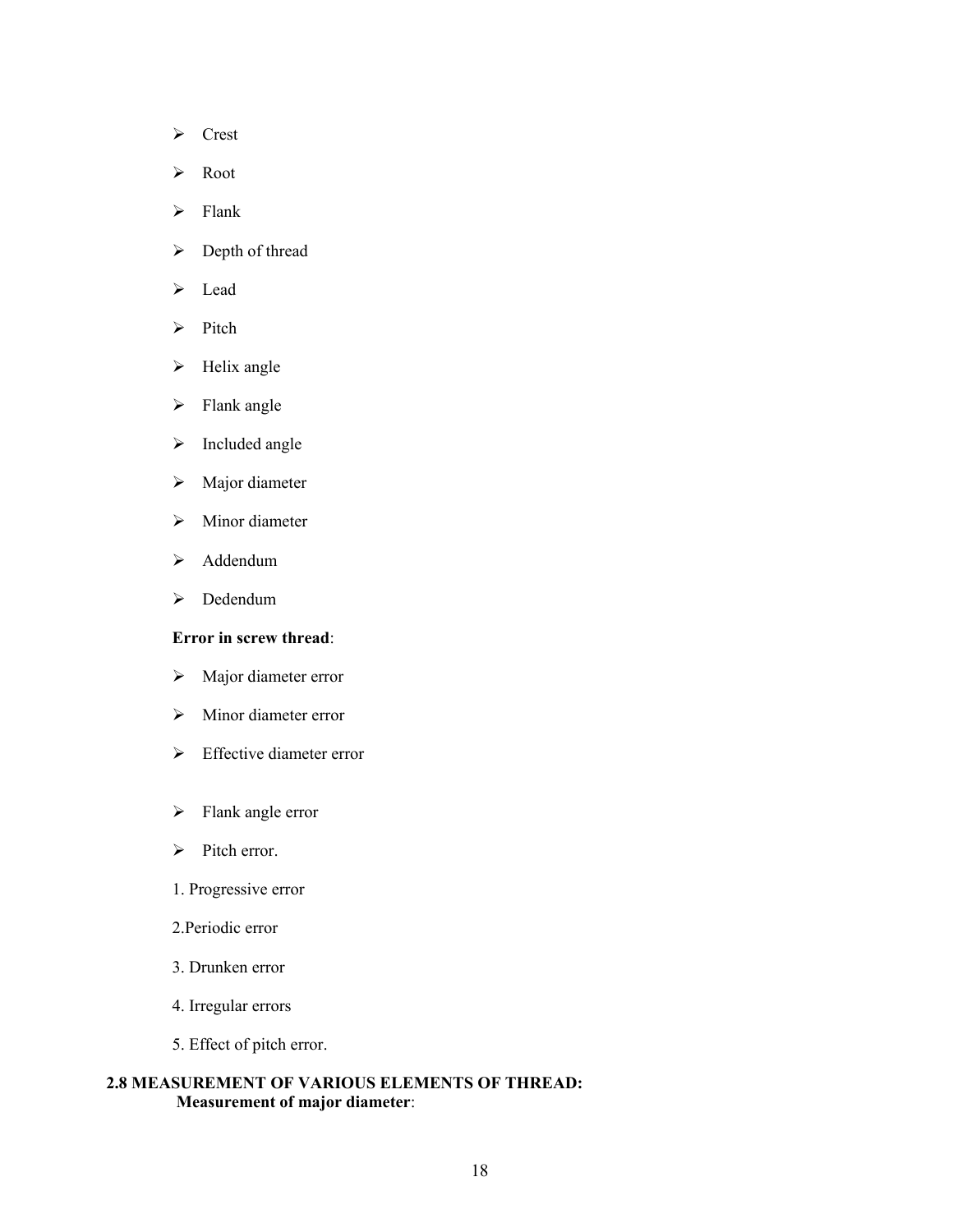- $\triangleright$  Micrometer
- $\triangleright$  Bench micrometer

## **Measurement of minor diameter**:

- $\triangleright$  Using taper parallels
- $\triangleright$  Using rollers

## **Measurement of effective diameter**:

- $\triangleright$  Thread micrometer method
- $\triangleright$  One wire method
- $\triangleright$  Two wire method
- $\triangleright$  Three wire method

## **Pitch measurement**:

- 1. Pitch measuring machine
- 2. Tool maker's microscope
- 3. Screw pitch gauge

#### **2.9 THREAD GAUGES:**

 **Introduction:** Thread geometry procedure cannot be used in normal production work Hence gauges are used where the basis is mating o surfaces.

# **Thread gauge classification**:

- $\triangleright$  First group
- $\triangleright$  Second group

# **Form of thread gauges**:

- $\triangleright$  Plug ring gauges
- $\triangleright$  Ring screw gauges
- $\triangleright$  Caliper screw gauges

# **Gauge wear**: **Screw thread gauge tolerance**: **Adjustable thread gauges**:

 $\triangleright$  The Wick man Adjustable thread gauge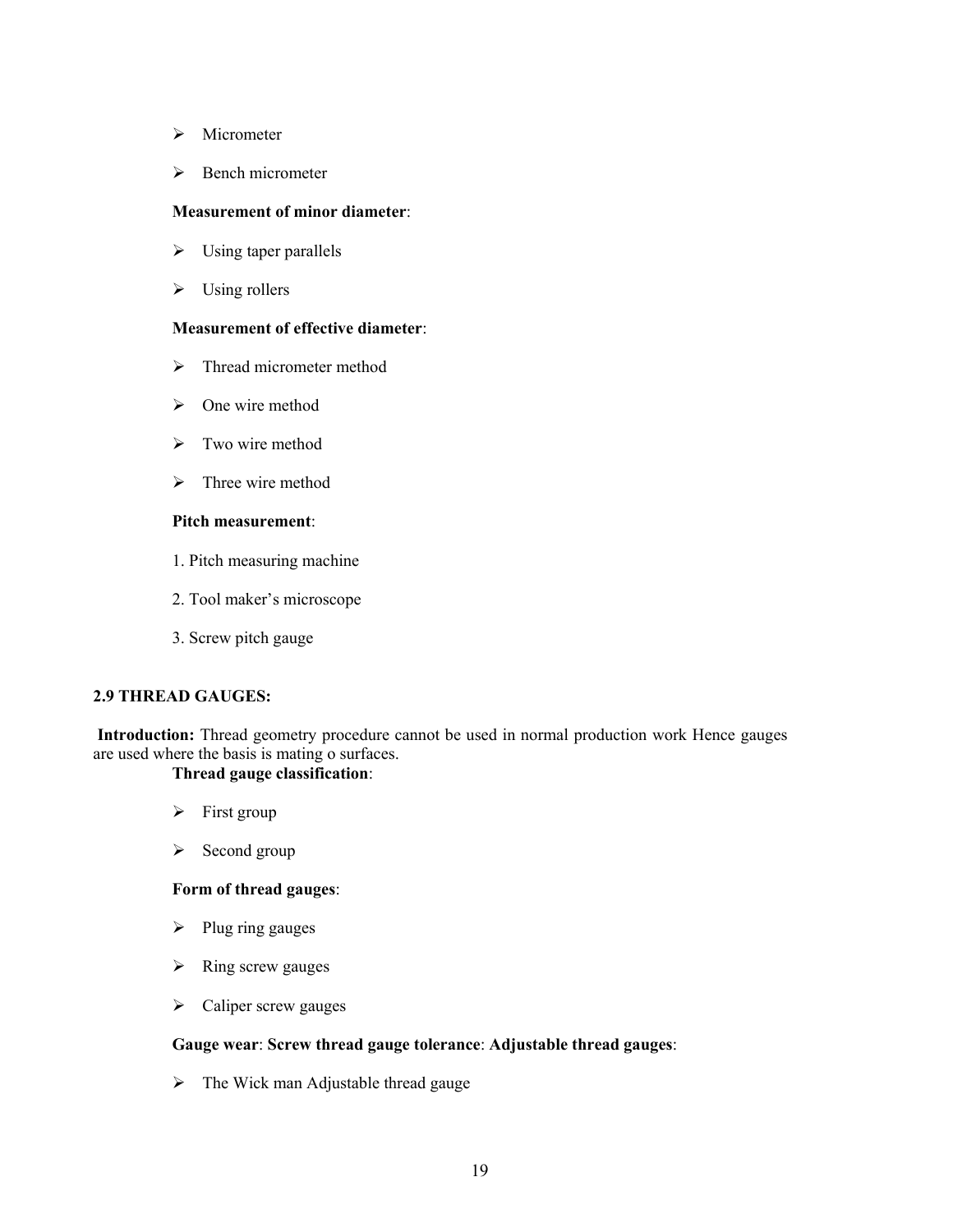$\triangleright$  Roller type Adjustable thread gauges.



 $P =$  Pitch = 1/Number of threads per inch (tpi)

- h = Angular Depth =  $0.960491 \times P$
- $D =$  Depth of Rounding = 0.073917 x P
- $h/6$  = Shortening = 0.160083 x P
- $d =$  Actual Depth = 0.640327 x P
- $r =$ Radius at the Crest & Root = 0.137329 x P
- $C = Core diameter = Major Diameter 1.280654 \times P$

Effective or Pitch Diameter = Major Diameter - .640327 x P



**Figure 2.2: British Thread Form**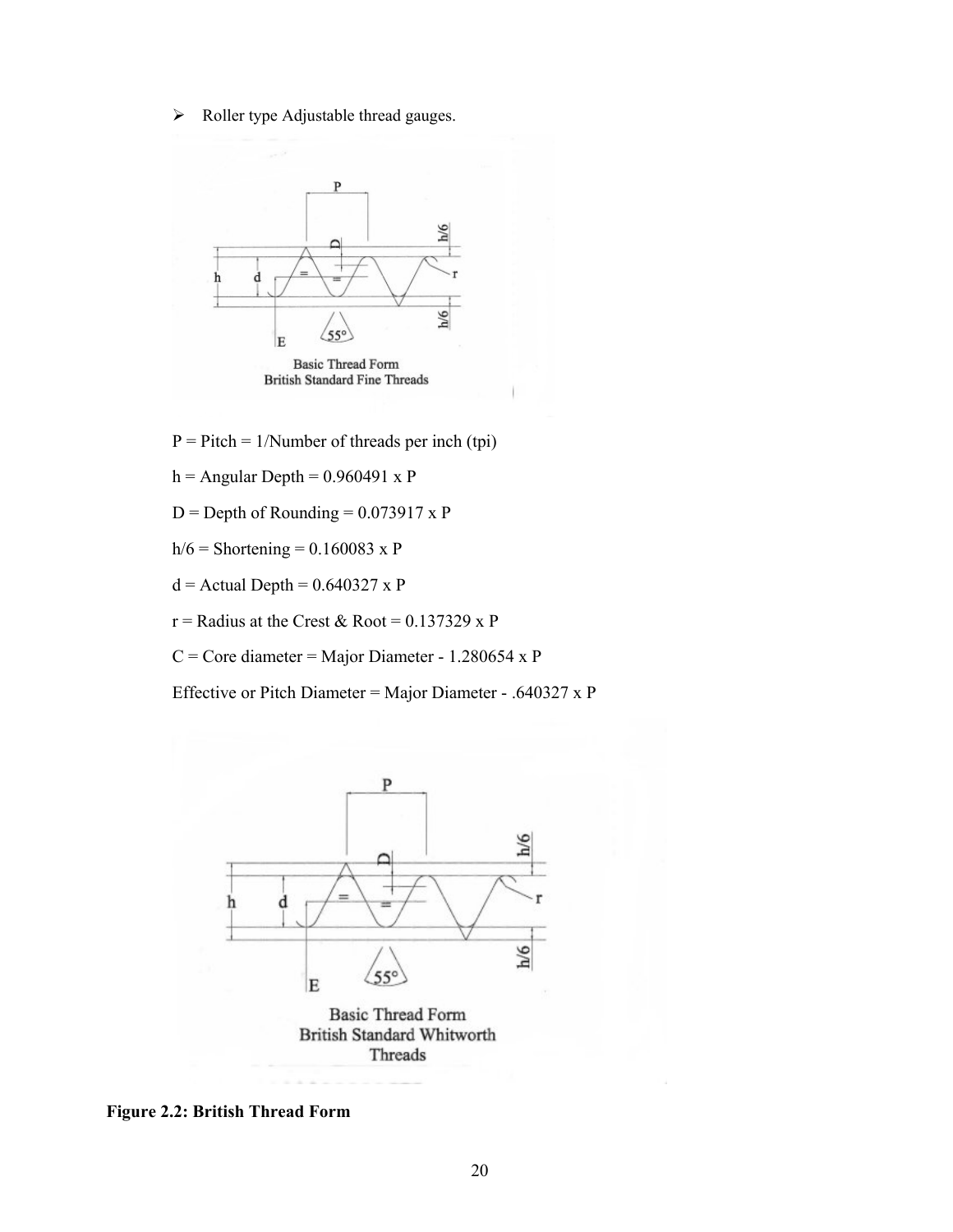$P =$  Pitch = 1/Number of threads per inch (tpi) h = Angular Depth =  $0.960491 \times P$  $D =$  Depth of Rounding = 0.073917 x P  $h/6$  = Shortening = 0.160083 x P  $d =$  Actual Depth = 0.640327 x P  $r =$ Radius at the Crest & Root = 0.137329 x P  $C = Core diameter = Major Diameter - 1.280654 \times P$ Effective or Pitch Diameter = Major Diameter - .640327 x P

# **2.10 Straightness**

Straightness commonly can be checked using straightness or a dial indicator. An autocollimator is used to accurately measure small angular deviations on a flat surface. Laser beams are now commonly used to align individual machine elements in the assembly of machine components.

# **2.11 Flatness**

Flatness can be measured by mechanical means using a surface plate and a dial indicator. This method can be used to measure perpendicularity which can also be measured using precisionsteel squares.

Another method of measuring flatness is interferometry using optical flat. This device is a glass disk or fused quatz disk called flat surfaces which is placed on the surface of the work piece. When a monochromatic light beam (a light beam with one wavelength) is aimed at the surface at an angle, the optical splits the light beam into two beams, appearing as light and dark bands to the naked eye. The number of fringes that appear is related to the distance between the surface of the part and the bottom surface of the optical flat. Consequently, a truly flat surface (i.e. one in which the angle between the two surfaces is zero) will not split the light beam and fringes will not appear. When surfaces are not flat, the fringes are curved. This method is also used for observing surface textures and scratches.

# **Care of Measuring Instruments**

Measuring tools are delicate and expensive. The following are some of the rules that have to be observed in the use of measuring tools:

(1) When not in use, measuring tools should be coated with a protecting film of oil, say paraffin and stored in a safe place.

(2) Measuring tools should be stored in a tool cribs separately from other tools.

(3) Never grease a gauge before taking measurements since even a small layer of oil between the work and the gauge may cause reading errors.

(4) Since the work is heated during machining and will expand, do not measure freshly machines surface whose temperature exceeds the room temperature.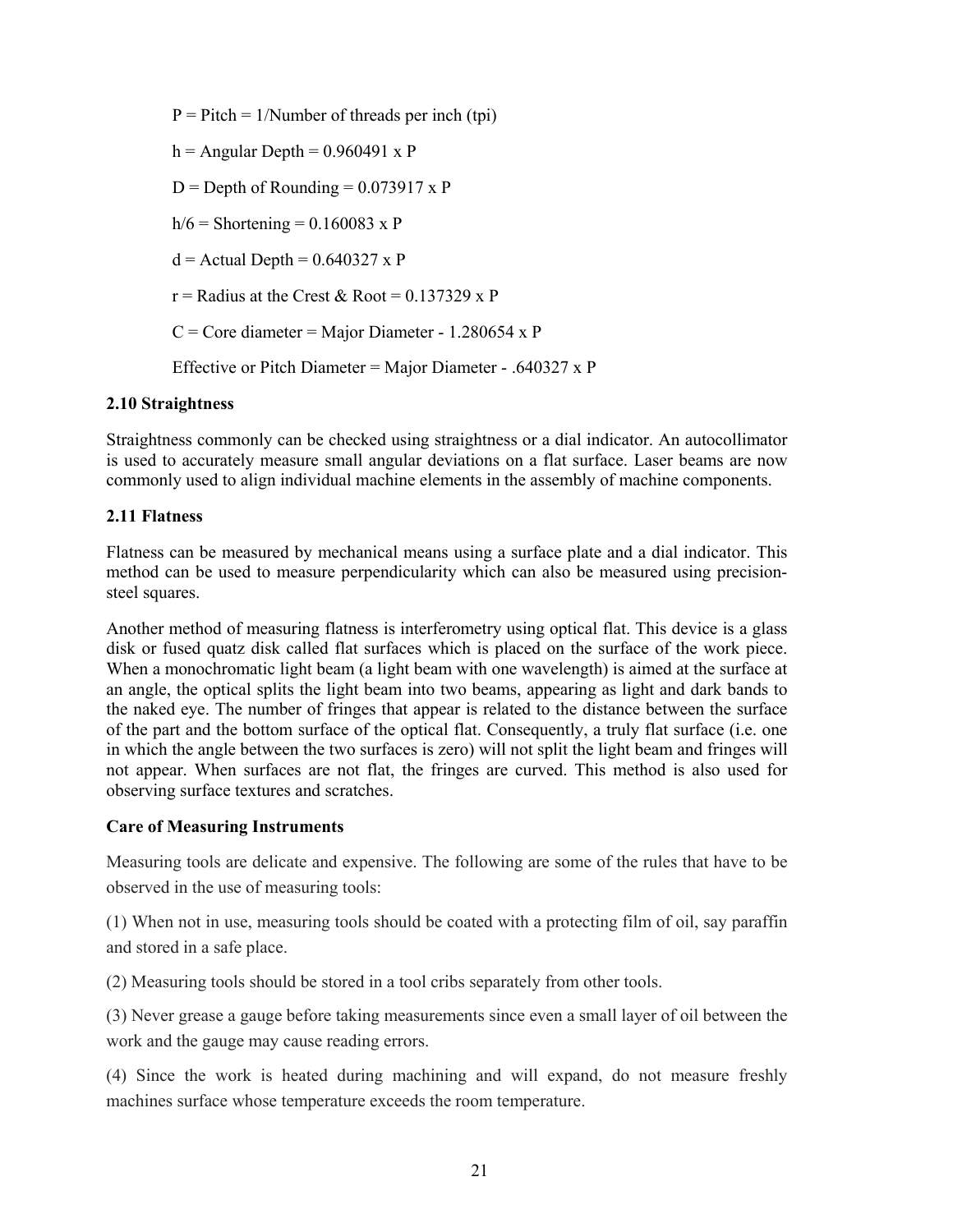(5) A calliper or plug gauge should pass over or into the work with its GO element easily without being forced. If the calliper gauge is forced over the work, it may spring and distort the accuracy of the readings. The NOT GO element of the calliper gauge should not pass over the part.

(6) The measured surface and the limit gauge or measuring tool should always be clean. The section of the work to be measured should be cleaned of burrs, chips and dirts.

# **3.0 STATISTICAL METHODS OF QUALITY CONTROL**

Because of the numerous variables involved in manufacturing processes and operations, the implementation of statistical techniques is essential. Statistical sampling techniques enable the inspector to take controlled random samples of components which will then be checked by measurements or gauging. The quality of the whole batch of work produced will then be judged by the results of the sample. If the number of rejects found in the sample is too high, then the quality of the whole batch is unacceptable and vice versa.

The statistical part of the exercise is in collecting the data from the samples in order that the total quality level can be assessed within a certain degree of probability. The inspector is therefore concerned with charts, data and so on as well as measuring instruments and gauges. Instead of carrying out inspection of samples, it is also possible to carry out 100 percent inspection which is expensive and may not guarantee that all the unacceptable parts will be found and therefore rejected. This is especially for activities that are repetitive and boring.

# **Statistical Process Control (SPC)**

SPC is used to monitor a process and detect when a particular feature or dimension is about to go outside of tolerances. Averages and ranges are used in the most common form of an SPC control chart. The following terms are defined:

- (i) Sample size: This is the number of parts to be inspected.
- (ii) Random sampling: Taking a sample from a population or lot in which each item has equal chance of being selected. It is therefore necessary that samples should not only be taken near the inspector.
- (iii) Population: Number of individual parts from which samples are taken.
- (iv) Lot size: A subset of the population.
- The inspection of samples falls into two main categories:

(1) The method of variables is the quantitative measurement of the part's characteristics such as dimensions, tolerances, surface finish, physical or mechanical properties and comparing the results with earlier specified dimensions.

(2) The method of attributes involves the observation of the presence and absence of qualitative characteristics in each of the units in the group under consideration. Samples for attributes-type data are generally larger than for variables-type data.

The increase in the number of parts that do not meet set standards (defective parts) or out of control situations during a production run may be due to:

- (i) Defective incoming materials
- (ii) Bad machine controls
- (iii) Degradation of metal working fluids
- (iv) Operator boredom
- (v) Cutting tools, dies and moulds wear
- (vi) Environmental conditions such as temperature, humidity and air quality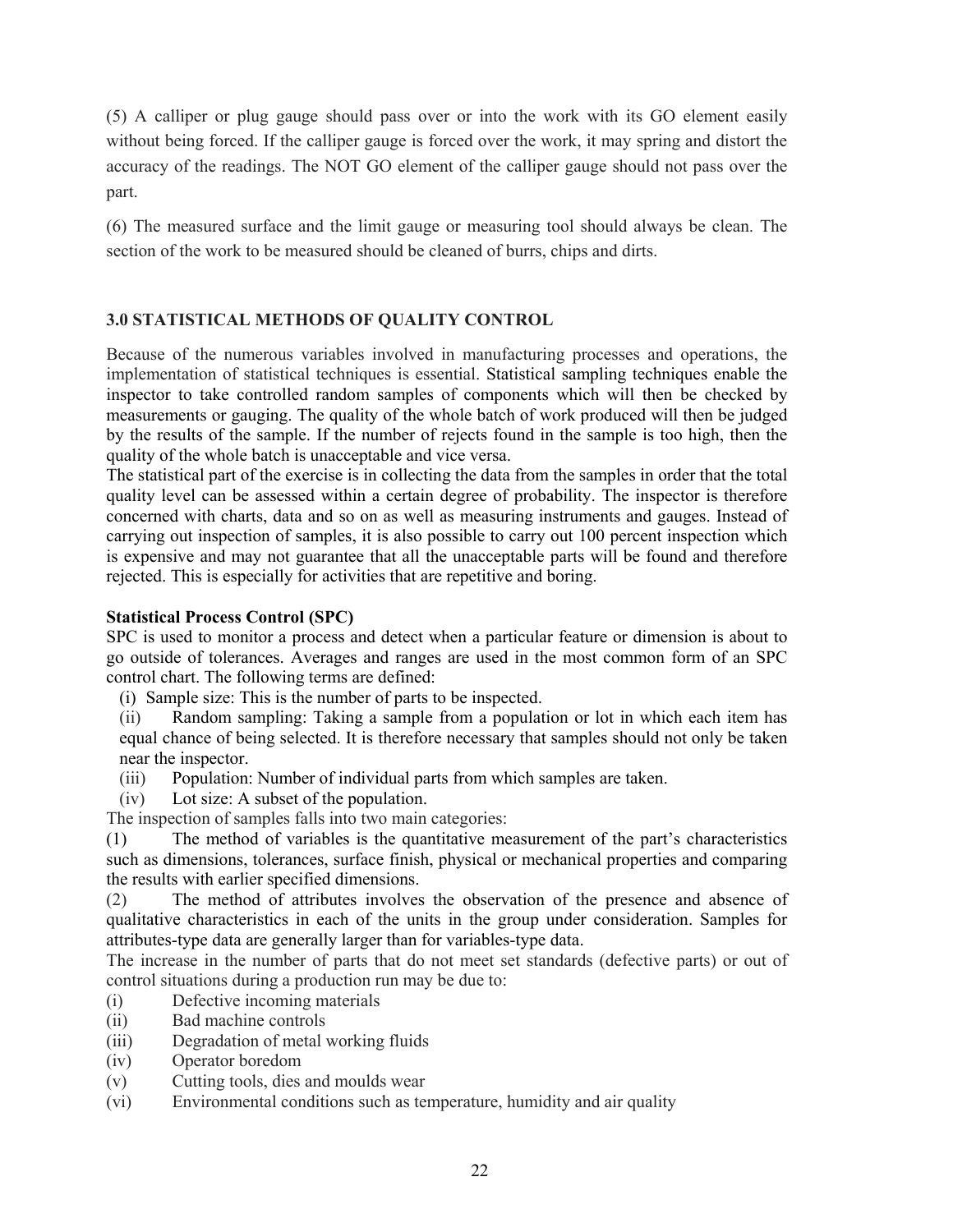(vii) Over control of the manufacturing process (setting upper and lower control limits too close to each other hence a smaller standard deviation range)

Appropriate action should then be taken to rectify the causes. SPC is an approach which not only advices the operator to take certain measures and actions but also tell him when to take them in order to avoid producing further defective parts and consists of:

- (i) Control charts and control limits
- (ii) Capabilities of the particular manufacturing process
- (iii) Characteristics of the machinery involved

#### **1. What to Measure**

The easiest and most common data used are the measurement of a feature such as a hole's diameter. This is also what an operator is interacting with so it makes it easier to standardize the work performed.

#### **Creating an Average and Range Control Chart**

After obtaining data on the dimension for a while, either for a statistically significant sample size or for several shifts where variation can occur, control limits are calculated. Sample size and frequency for the ongoing data collection are then decided.

## **Charting the Numbers**

After measuring the samples, the average is calculated and plotted on the SPC chart. As more points are charted, the average chart shows the trend of the population, while the range chart shows any variation within intervals.

#### **What is "Out of Control" and Reacting to the Data**

A point outside of a control limit shows a statistically valid shift of the population and triggers a response. In the case of hole diameter, if the hole has gotten too small, then the bit needs to be replaced.

#### **Other "Out of Control" Conditions**

Trends and patterns in the graphed data can also show something has changed (possibly a new lot of raw material).

The bell-shaped normal distribution curve has two important features:

(1) It shows that most part diameters tend to cluster around an average value (arithmetic mean). This average usually is designated as  $\bar{X}$  and is calculated from the expression

 $\bar{X} = \underline{X_1 + X_2 + X_3 + X_4 \cdots + X_n}$ n

 where the numerator is the sum of all measured values (shaft diameters) and n is the number of measurements (number of shafts).

(2) The second feature of the curve is its width indicating the dispersion of the diameters measured, the wider the curve, the greater is the dispersion.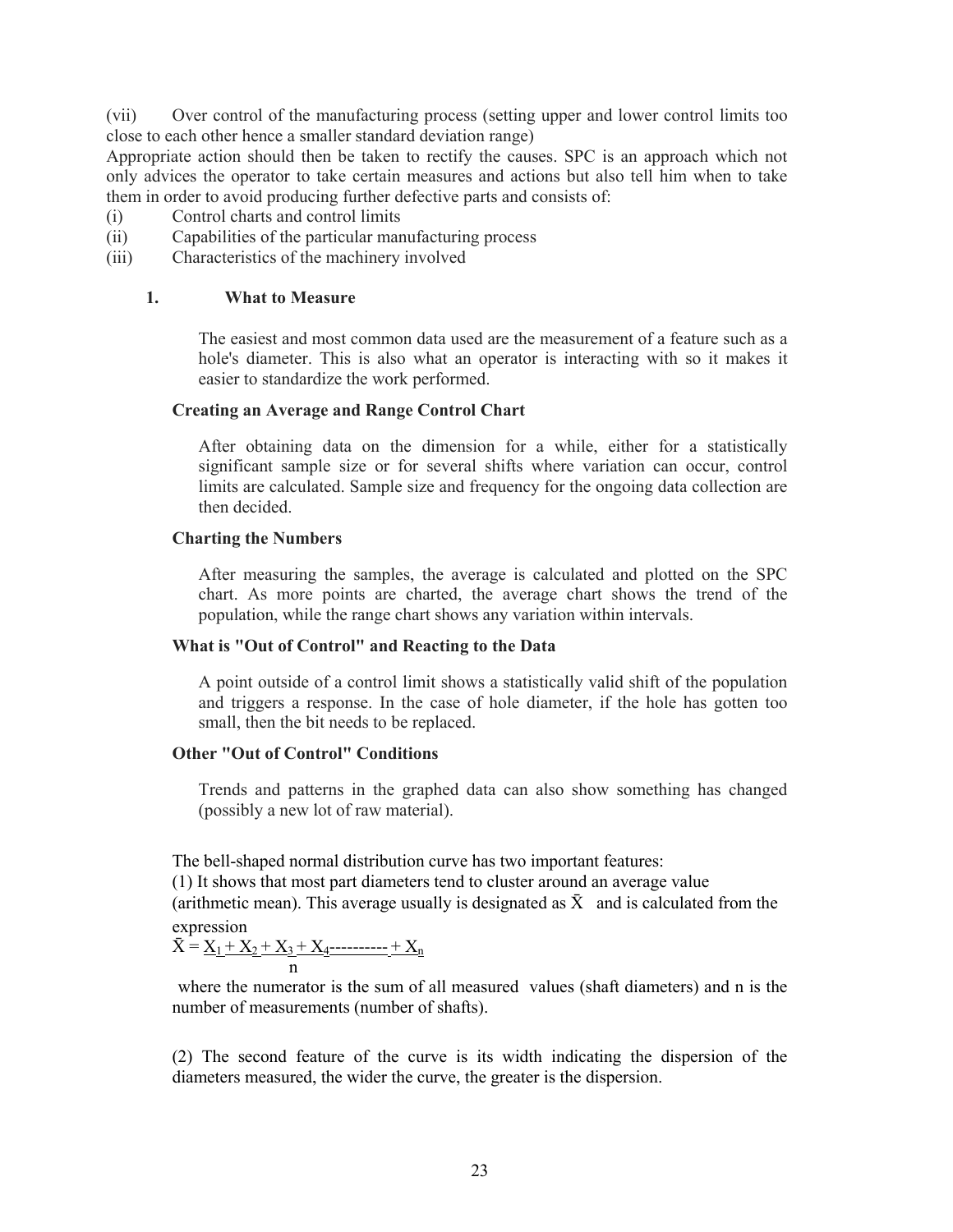# **RANGE**

Range is important so that you can tell if the entire process is shifting and by how much, or if the any shifting is just during certain times. Like when the next shift starts, when material from supplier X starts being pulled from stock, or when the environmental variables change. *(humidity or temperature and the like).* 

The difference between the largest value and the smallest value is called the range, R given as:

$$
R = X_{\text{max}} - X_{\text{min}}
$$

Dispersion is estimated by the standard deviation,  $\sigma$ , and is given by the expression

$$
\sigma = \sqrt{\frac{(x_1 - x)^2 + (x_2 - x)^2 + \dots + (x_n - x)^2}{n-1}}
$$

where  $x_n$  is the measured value for each part. Since we know the number of turned parts that fall within each group, we can calculate the % of the total population represented by each group

Part of any quality control, ISO9000, quality assurance, or Six Sigma plan must use some type of SPC, (statistical process control), to implement control charts to control the processes. The origins of SPC, or statistical process control, date back to the 1920's and Dr. Shewhart. Statistical process control was not well received by U.S. manufactures, so Dr. Shewhart first applied his theories in Japan.

The concept is to be able to control your processes by monitoring changes in the process, environment, or labor, using control charts. This is achieved by collecting random data samples from groups or sub-groups of product at various stages of the product's manufacturing using inspection methods. You can then start plotting the data points on a control chart, which is a line chart. Be aware of any sampling bias problems that may occur.

You must also create a distribution chart to know how your data is grouped as a whole. The following is for data that is called variable. Variable data can be taken in sample sizes, or sub-

groups of 2 to 5 pieces thus the data can have a range,  $(R)$ , and an average or mean also known

as  $\overline{X}$ .

An example of would be like temperatures taken in different spots of a large stadium. If you took 4 readings from the...

|       | Measurement Point Actual Measurement |
|-------|--------------------------------------|
| North | 68.5                                 |
| South | 175.5                                |
| East  | 172.3                                |
| West  | 734                                  |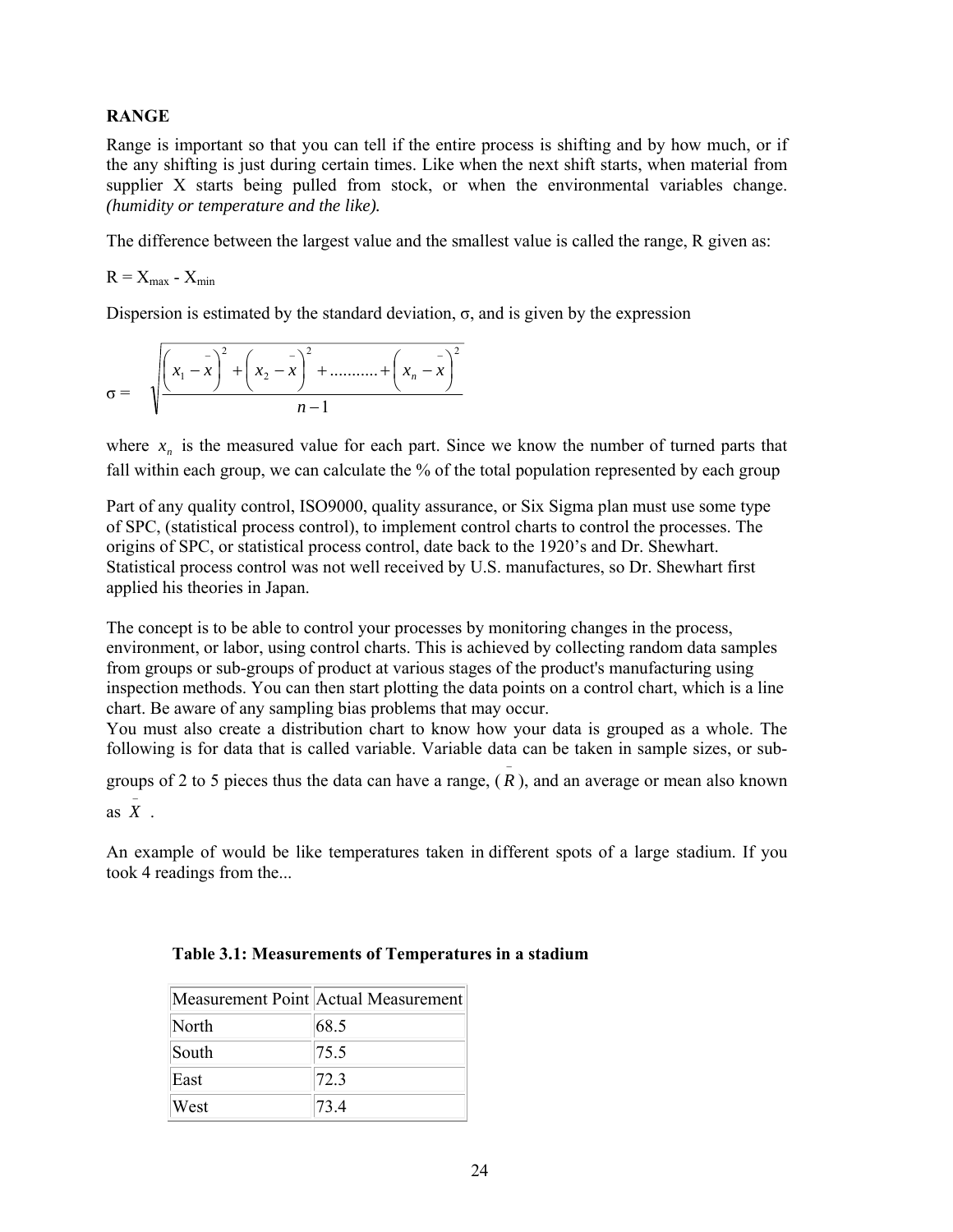Your range would be 7.0,  $(75.5 - 68.5 = 7.0)$ Your average, (mean), would be 72.425  $(68.5 + 75.5 + 72.3 + 73.4 = 289.7)$  $(289.7 / 4 = 72.425)$ 

There are 2 types of samples that we deal with. One we will call the observations or sub-groups, and the other we will call the sample. You must decide how many samples you need to take to represent the population for an acceptable result. Think of it as putting the data into a grid. We will call the observations, or sub-groups columns and the samples rows. So the sub-group is a portion of the entire sample you choose. If we decide to take 30 samples, then this could be put into ...

2 sub-groups of 15 observations (2 rows and 15 columns)  $2x15=30$ 

6 sub-groups of 5 observations (6 rows and 5 columns) 6x5=30

Some use 30, which is a number that was acquired from the 1930's and based on how many widgets can be produced in one hour now vs. then, it is not very accurate for today's industries. Motorola at one time used 75 and Juran suggested the use 125. However many you use, it must be able to be divided by the observations. So if you used 30 as a sample, you could use 2 columns of observations and 15 rows of samples, or  $2 \times 15 = 30$ . You could also use 5 columns of observations and 6 rows of samples, or  $5 \times 6 = 30$ .

Note: try to do this so that you do not need to change the observations. There are advantages and disadvantages to using both 2 and 5, which are the most popular to use. The observation is important because it is the basis for the factor table you use to establish control limits. I just find that if you don't keep changing this, you get better results over the long run.

When Motorola used 75, they wanted it as 5 columns of observations and 15 rows of samples, or  $5 \times 15 = 75$ .

If our widget is a gear, there could several parameters that we need to chart, but we are only going to look at diameter for simplicity.

We only take the large sample size once to establish control limits. After that we add 1 sample of how ever many observations we choose, typically 2-5, to the grid and calculate the mean and range. So for t he example, we will take 15 samples using 3 observations. Our grid would look like this...

|                                 | Part Number: 54T54    |                |                                  |        |                                  |       |
|---------------------------------|-----------------------|----------------|----------------------------------|--------|----------------------------------|-------|
|                                 | Parameter: - Diameter |                | <b>Blue Print Location: A-2</b>  |        |                                  |       |
| Specification<br>Minimum - .195 |                       |                | Specification<br>Maximum - 0.208 |        | Specification<br>Nominal - 0.201 |       |
|                                 |                       |                |                                  |        |                                  |       |
| N                               | Date/Time             | $\mathbf{X}_1$ | $\mathbf{X}_2$                   | $X_3$  | X-Bar                            | Range |
| 1                               | 4/7/1997 22:54        | 0.206          | 0.194                            | 0.203  | 0.201                            | 0.012 |
| $\overline{2}$                  | 4/7/1997 23:55        | 0.196          | 0.192                            | 0.223  | 0.204                            | 0.031 |
| 3                               | 4/7/1997 24:55        | 0.215          | 0.220                            | 0.238  | 0.224                            | 0.023 |
| 4                               | 4/7/1997 25:55        | 0.230          | 0.234                            | 0.229  | 0.231                            | 0.005 |
| 5                               | 4/7/1997 26:55        | 0.223          | 0.230                            | 0.227  | 0.227                            | 0.007 |
|                                 |                       |                |                                  |        |                                  |       |
|                                 |                       |                |                                  | Totals | 1.087                            | 0.078 |
|                                 |                       |                |                                  | Avg.   | 0.217                            | 0.016 |

# **Table 3.2: Measurement of diameters of a Part**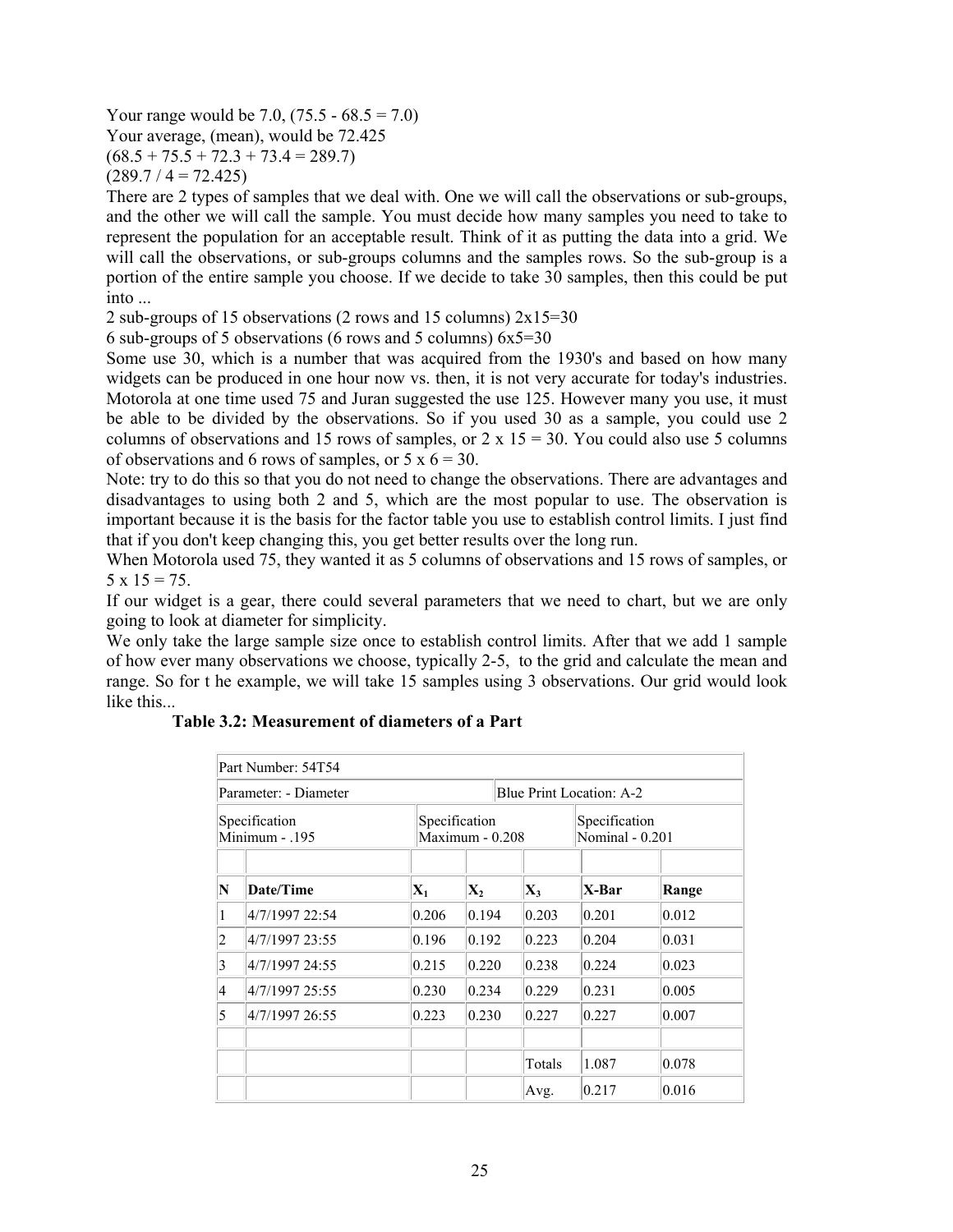Nominal is what the process typically runs at. If you have an upper and lower specification limits, then the nominal is usually the middle of that number, (Max Spec - Min Spec)  $/2 +$  Min Spec or in this case...

 $(.208 - .195 = 0.013 / 2 = 0.0065 + .109 = 0.2015)$ 

The totals of the Average at the bottom of 0.0217 and 0.16 are also known as Double X-Bar and Double R-Bar. The X Bar control chart should have sigma zones applied to them in order to look at trends.

# **Six Sigma Concept**

A quality standard in increasingly wider practice is the six sigma requirement. The concept was first implemented by Motorola in the 1980's and refers to the range of the distribution. Six sigma means that there are only 3.4 defective parts per million parts on each side of the distribution (99.966 % of parts fall within the range of 6 sigma or a total of 6.8 parts per million). Because of the nature of statistical distributions, this tacitly forces improvements in process capability to reduce variability.

# **Zones on Control Charts**

When doing  $\overline{X}$  and Range charts, one needs to establish upper control limits and lower control limits. These limits are  $+/- 3$  sigma from the Double X-Bar.

# **UCL - Upper Control Limit**

UCL, *(Upper Control Limit)*, as it applies to  $\overline{X}$ , *(mean)*, and  $\overline{R}$ , *(range)*, charts, is a formula that will calculate an upper most limit for samples to evaluate to. There is usually a LCL, (Lower Control Limit), that is also calculated and used in process control charts.You can also use Pre-Control to establish control limits on control charts.

To calculate the UCL, you use the factor table below. You need to know the number of samples and the number of observations, *(subgroups using* stratified sampling), labelled n, that were used.

You must obtain the  $\overline{X}$ , *(grand average)*, or average of the  $\overline{X}$  calculations. You must also obtain the R Bar calculation to calculate control limits.

 $A_2$  = a factor used in calculating the control limits for the X chart.

 $D_4$  = a factor used in calculating the upper control limit for the R chart.

 $D_3$  = a factor used in calculating the lower control limit for the R chart.

# **LCL - Lower Control Limit**

LCL, *(Lower Control Limit)*, as it applies to  $\overline{X}$ , *(mean)*, and  $\overline{R}$ , *(range)*, control charts, is a formula that will calculate an lower most limit for samples to evaluate to. There is usually a UCL, *(Upper Control Limit)*, that is also calculated. Used in SPC, (statistical process control). You can also use Pre-Control to establish control limits on control charts.

To calculate the LCL, you use the factor table below. You need to know the number of samples and the number of observations, *(subgroups using* stratified sampling*)*, labeled n, that were used. You must obtain the  $\overline{X}$ , *(grand average)*, or average of the  $\overline{X}$  calculations. You must also obtain the *R* calculation to calculate control limits.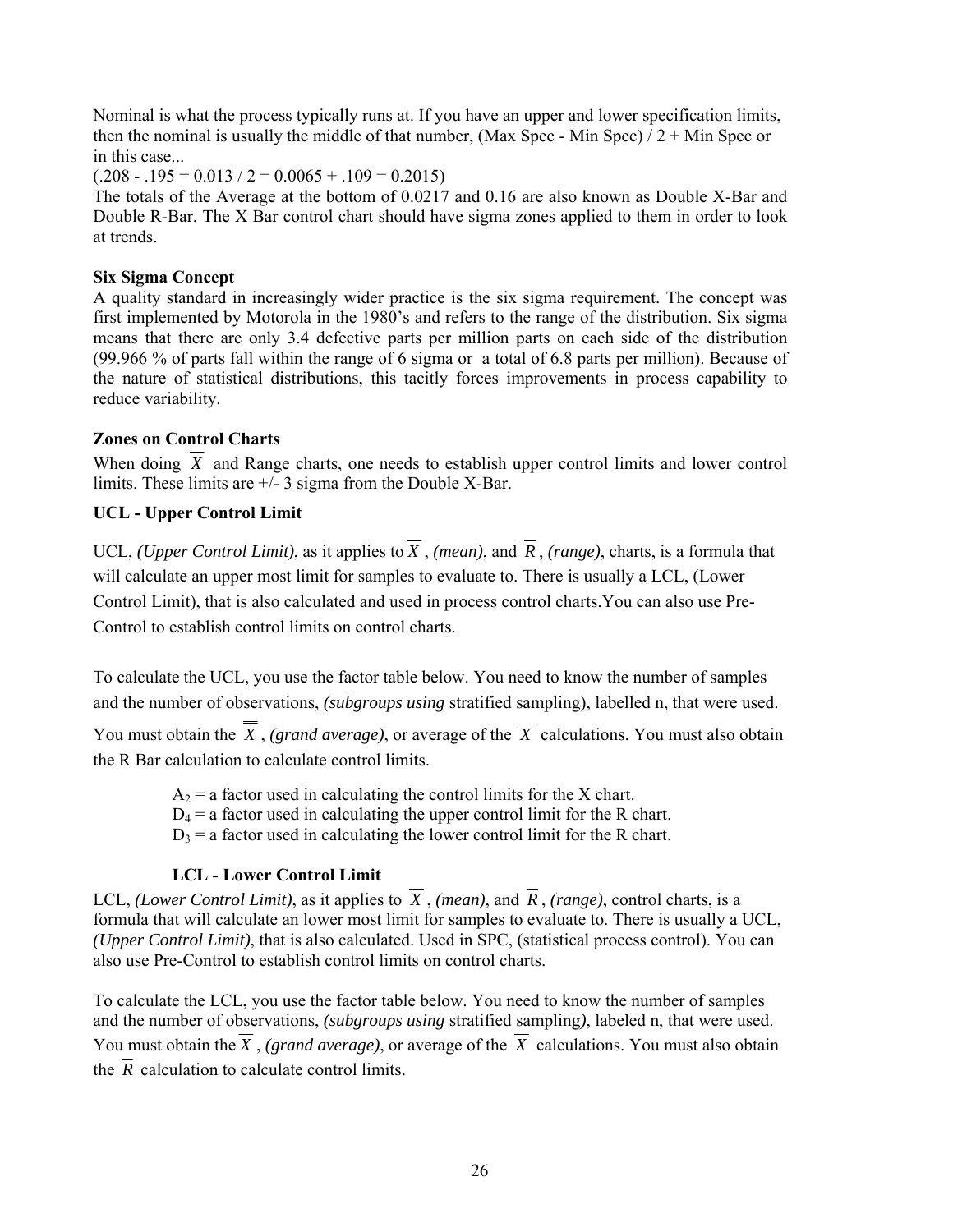The factors  $A_2$ ,  $D_4$ , and  $D_3$  vary with the size of the sample. Select the appropriate factor from the table shown below:

| Sample size $(n)$ | $A_2$ | $D_4$ | $D_3$            | $D_2$ |  |
|-------------------|-------|-------|------------------|-------|--|
| $\overline{2}$    | 1.880 | 3.267 | $\theta$         | 1.128 |  |
| 3                 | 1.023 | 2.575 | $\boldsymbol{0}$ | 1.693 |  |
| $\overline{4}$    | 0.729 | 2.282 | 0                | 2.059 |  |
| 5                 | 0.577 | 2.115 | 0                | 2.326 |  |
| 6                 | 0.483 | 2.004 | 0                | 2.534 |  |
|                   | 0.419 | 1.924 | 0.078            | 2.704 |  |
| 8                 | 0.373 | 1.864 | 0.136            | 2.847 |  |
| 9                 | 0.337 | 1.816 | 0.184            | 2.970 |  |
| 10                | 0.308 | 1.777 | 0.223            | 3.078 |  |
| 12                | 0.266 | 1.716 | 0.284            | 3.258 |  |
| 15                | 0.223 | 1.652 | 0.348            | 3.472 |  |
| 20                | 0.180 | 1.586 | 0.414            | 3.735 |  |

**Table 3.3: Table of Factors for X and R Charts** 

**X** Bar Upper Control Limit,  $(XUCL)$ , =  $\overline{X}$  + 3  $\sigma$  =  $\overline{X}$  + A<sub>2</sub> \*  $\overline{R}$ 

**R** Bar Upper Control Limit,  $(RUCL) = D_4 * \overline{R}$ 

 $A_2$  = a factor used in calculating the control limits for the X chart.

 $D_4$  = a factor used in calculating the upper control limit for the R chart.

 $D_3$  = a factor used in calculating the lower control limit for the R chart.

The factors  $A_2$ ,  $D_4$  and  $D_3$  vary with the size of the sample.  $\overline{X}$  Lower Control

Limit, *(XLCL)*,

**X** Bar Lower Control Limit,  $(XLCL)$ , =  $\overline{X}$  - 3  $\sigma = \overline{X}$  - A<sub>2</sub>  $*$   $\overline{R}$ 

R Bar Lower Control Limit, *(RLCL)*, Formula

**R** Bar Upper Control Limit,  $(RUCL) = D_3 * \overline{R}$ 

The table also includes  $d_2$ , which is used to estimate the standard deviation of the process as:

$$
\sigma = \frac{\overline{R}}{d_2}
$$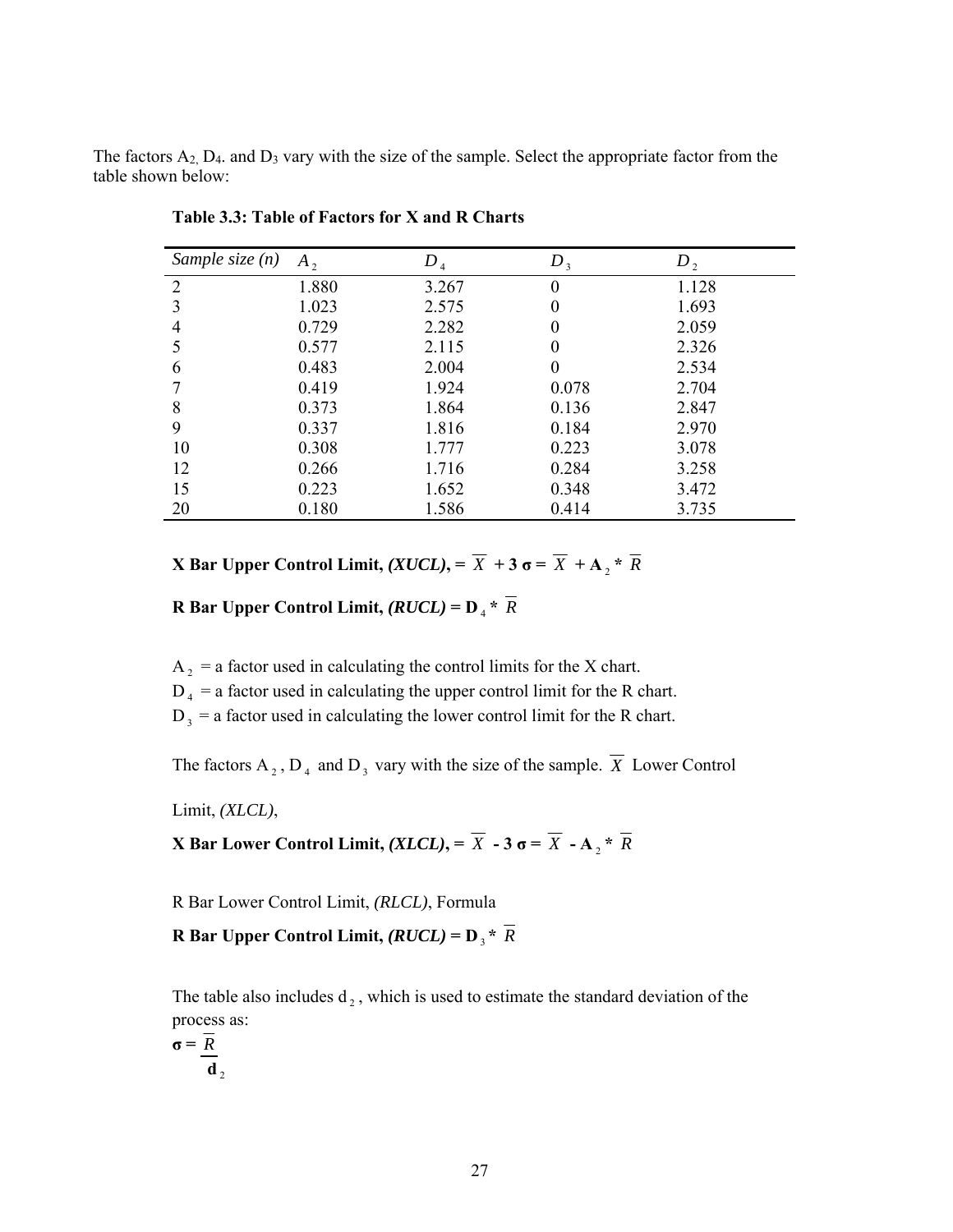

Warning effects for out of control situations are sometimes set at  $\pm 2$   $\sigma$ . Analyzing **Figure 3.1: Sample of graph for Statistical Process Control** 

patterns and trends in control charts require considerable experience so that one may identify the specific causes of out of control situations and take necessary measures.

#### **4.0 HEALTH AND SAFETY**

Industrial safety is related to capacity planning as accidents result in the decrease in the size, efficiency and effectiveness of labour. In order to the increase the availability of the labour by preventing accidents, a company should establish a safety programme. Accident prevention is a programme of integrated and coordinated activities that is directed towards the prevention and control of accidents.

Safety management is concerned with safe equipment and process design, safe work methods design, promotion of safety awareness from an individual and an

organizational standpoint, education in safety at all levels in the in the organizational as well as the financial and managerial support for the moral and ethical responsibilities of a safety programme.

The primary objective of a safety programme is accident prevention and is initiated for one or more of the following reasons:

**(1) Ethical or moral**: Accident prevention responsibilities are undertaken because of human considerations.

**(2) Legal**: Accident prevention may be embarked upon because of local government, state or federal laws that have prescribed penalties such as fines, shutdown of facilities, law suits and increase in mandatory worker compensations.

**(3) Economic**: 'Prevention is better than cure' goes a saying. Accident prevention may be embarked upon because it is cheaper than paying costs associated with accidents.

# **Basic Theories of Accident Causation**

 There are a number of theories that have been proposed to explain how and why accidents occur. Accident causation models were originally developed in order to assist people who had to investigate occupational accidents, so that such accidents could be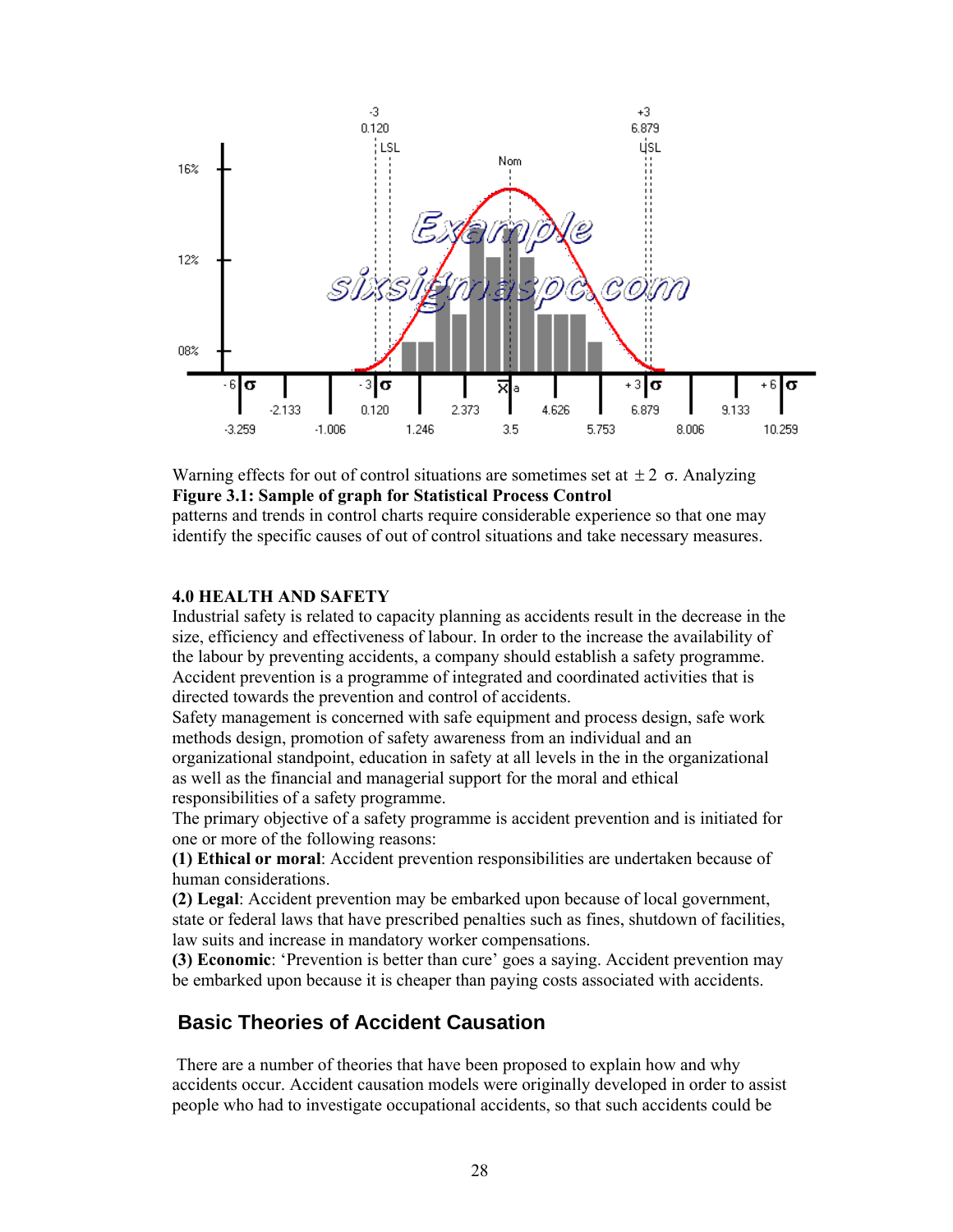investigated effectively. Knowing how accidents are caused is also useful in a proactive sense in order to identify what types of failures or errors generally cause accidents, and so action can be taken to address these failures before they have the chance to occur.

# **The Domino Theory**

In 1931, the late H.W. Heinrich (Heinrich et al, 1980) presented a set of theorems known as 'the axioms of industrial safety'. The first axiom dealt with accident causation, stating that '*the occurrence of an injury invariably results from a complicated sequence of factors, the last one of which being the accident itself*.' Alongside, he presented a model known as the 'domino theory' as this accident sequence was likened to a row of dominoes knocking each other down in a row. The sequence is:-

- Injury, *caused by an*;
- Accident, *due to an*;
- Unsafe act and/or mechanical or physical hazard, *due to the*;
- Fault of the Person, *caused by their*;
- Ancestry and Social Environment.



**Figure 4.1: Accident Causation Model** 

The accident is avoided, according to Heinrich, by removing one of the dominoes, normally the middle one or unsafe act. This theory provided the foundation for accident prevention measures aimed at preventing unsafe acts or unsafe conditions.

The first update of the Domino Theory was presented by Bird  $&$  Loftus [Heinrich et al, 1980; Bird & Germain, 1986]. This update introduced two new concepts;

- The influence of management and managerial error;
- Loss, as the result of an accident could be production losses, property damage or wastage of other assets, as well as injuries.

This model (known as the International Loss Control Institute or ILCI model) is shown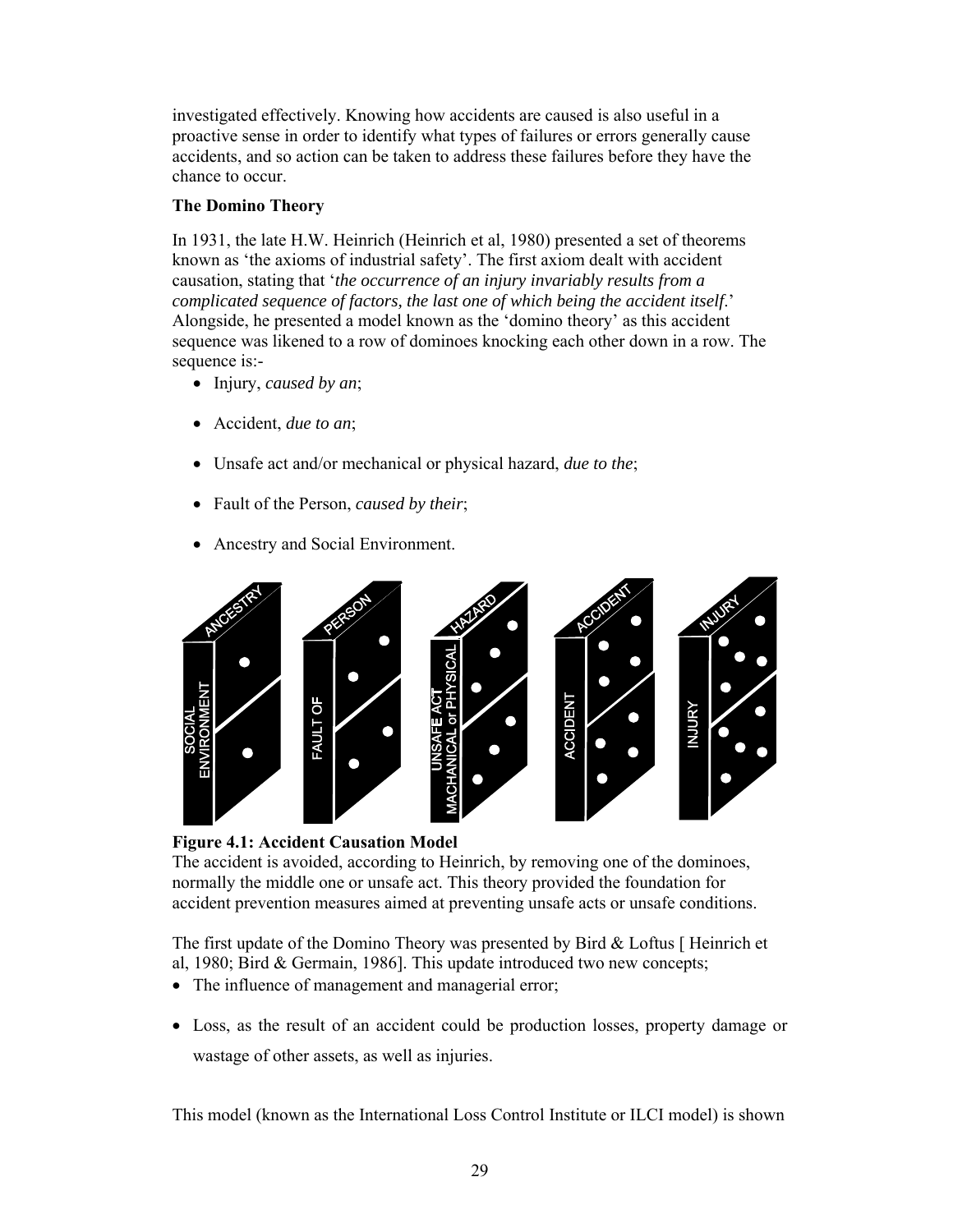

**Figure 3.2: The ILCI Model** 

The domino model has been noted as a one-dimensional sequence of events. Accidents are usually multi-factoral and develop through relatively lengthy sequences of changes and errors'. This has led to the principle of multiple causation.

According to Peterson (1978), behind every accident there lies many contributing factors, causes and sub-causes. The theory of multiple causation is that these factors combine together, in random fashion, causing accidents. So, during accident investigations, there is a need to identify as many of these causes as possible, rather than just one for each stage of the domino sequence. The term safety and lack of control is applied to the five factors in Figure 3.2 and is to describe how an organization and a manager in particular can lose control of factors that result in injury and damage. If there is an interruption in any of the events leading to accident, the accident and the injury that may occur cannot happen.

Management is assigned the responsibility of 'lack of control' and it includes accident investigation, job design and analysis, training, facility inspection, establishment of safety standards as well as equipment and process design.

'Basic causes' are related to origins of the causes of accidents. In includes job-related and human-related causes like lack of incentives, lack of required skills and knowledge, deterioration of equipment and processes and inadequate or poor work standards.

'Immediate causes-symptoms' are usually referred to as 'unsafe acts or conditions' and include housekeeping, operating equipment without authorization and not using safety devices. Eliminating the symptoms without identifying the remote causes of accidents may lead to temporary relief.

'Accident contact' describes the undesirable consequence such as personal injury or property damage. The 'contact' is added to 'accident' to recognize that injury and damage occur only when contact is made with some energy source such an employee's hand in contact with a moving or stationary object.

'Injury damage' is the consequence of accident and it includes bodily damage, physical and mental injury as well as occupational related diseases. Damage also includes damage to facilities such as buildings, equipment and fire damage.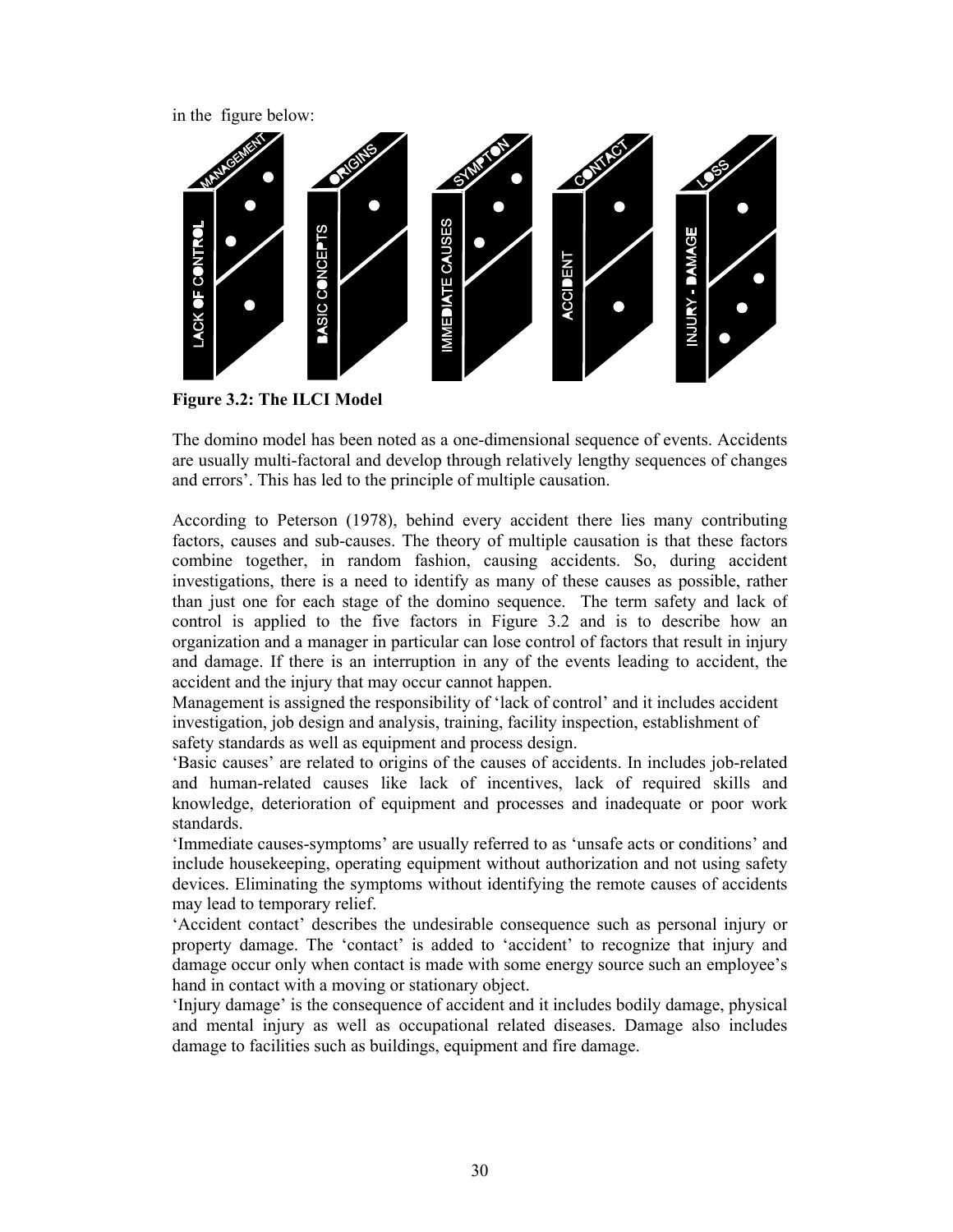# **5.0 CLEANER PRODUCTION**

Cleaner Production is the **continuous** application of an **integrated**, **preventive** environmental strategy towards **processes**, **products** and **services** in order to increase overall efficiency and **reduce damage** and **risks** for **humans** and the **environment**.



# **Figure 5.1: Production Process**

CP is a method and tool to identify where and why a company are losing resources in the form of waste and pollution, and how these losses can be minimized. Cleaner Production in 7 points:

**1.** CP adds value to the Environmental Management System (EMS): it places emphasis on pollution prevention rather than control, with clear improvement in environmental performance.

**2.** CP does not deny or impede growth but insists that growth can be ecologically sustainable.

**3.** CP is not limited only to manufacturing industries of a certain type or size, it can be applied towards the provision of services also.

**4.** CP includes safety and protection of health.

**5.** CP emphasizes risk reduction.

**6.** CP improves immediate efficiency as well as long-term efficacy.

**7.** CP is Win-Win-Win factor: it benefits the environment, communities and businesses.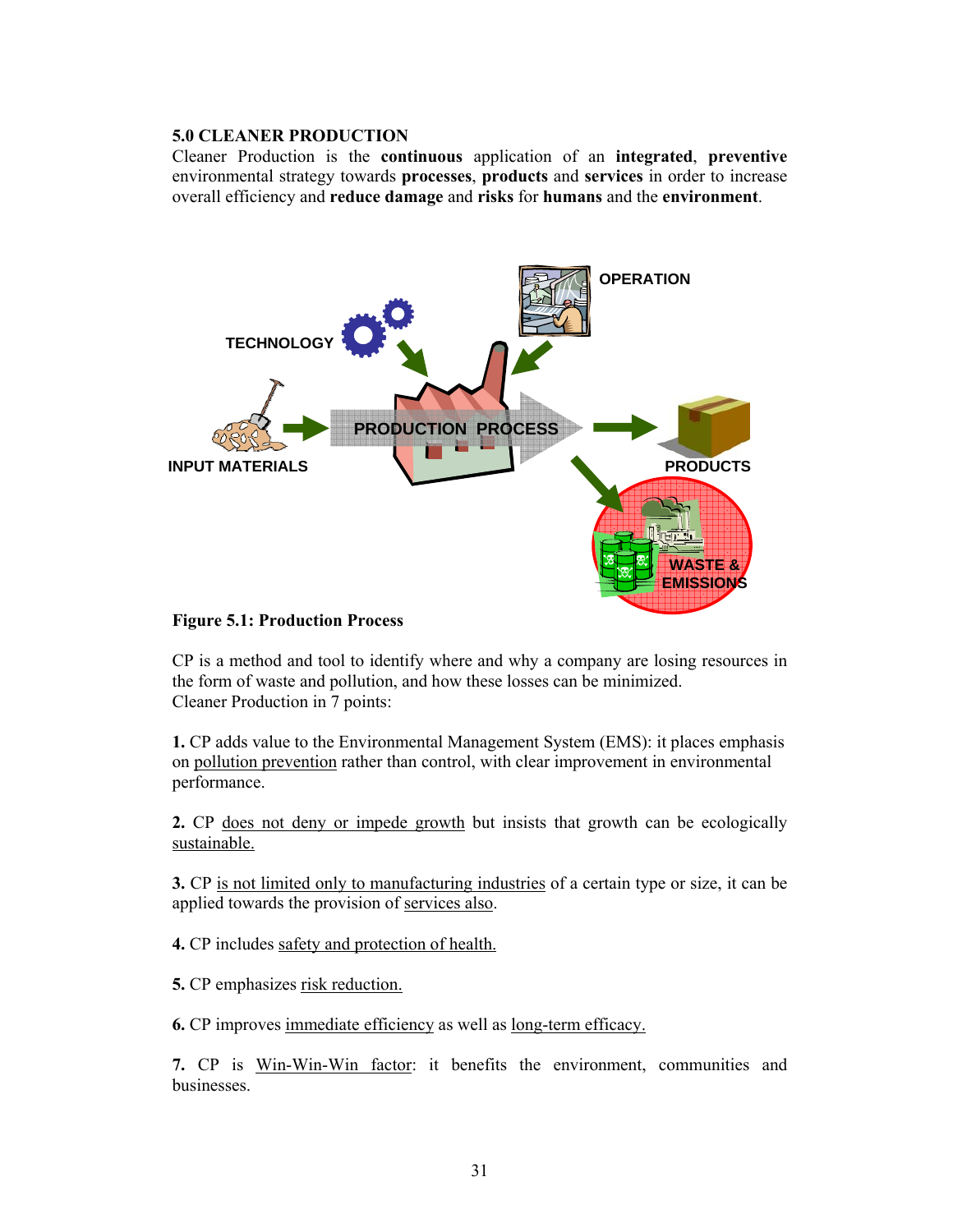# What are the **benefits for industrials** ? CP improves products and services

CP lowers risks (liability)

CP improves company image

CP improves worker's health and safety conditions

CP reduces waste treatment and disposal costs

CP can be integrated with the business EMS

CP saves costs on raw material, energy and water

CP makes companies more profitable and competitive

# **Implementing CP**

# **Change inputs materials, water and energy:**

>Replacing toxic or harmful materials with less toxic

- > Use of renewable materials
- > Use materials with longer lifetime
- > Material purification

# **Technology change:**

- **>** Replacing
- > Equipment modification
- > Optimal process conditions
- > Increased automation
- > Improved process control
- > Improved equipment lay-out

# **Improved operation practices:**

- > Production scheduling
- > Energy management (peak shaving)
- > Maintenance programmes
- > Working instructions and procedures
- > Training and incentives program
- > Adequate process control operations
- > Proper maintenance and cleaning

# **Product modification:**

- > Recycling friendly design
- > Product Life Extension
- > More efficient, less material intensive packaging
- > Reduction of harmful substances.

# **On-site reuse and recycling:**

> On site recovery and re-use of raw materials in the process, waste water, waste heat and cooling water

- > Transforming waste into useful by-products
- > Waste segregation and storage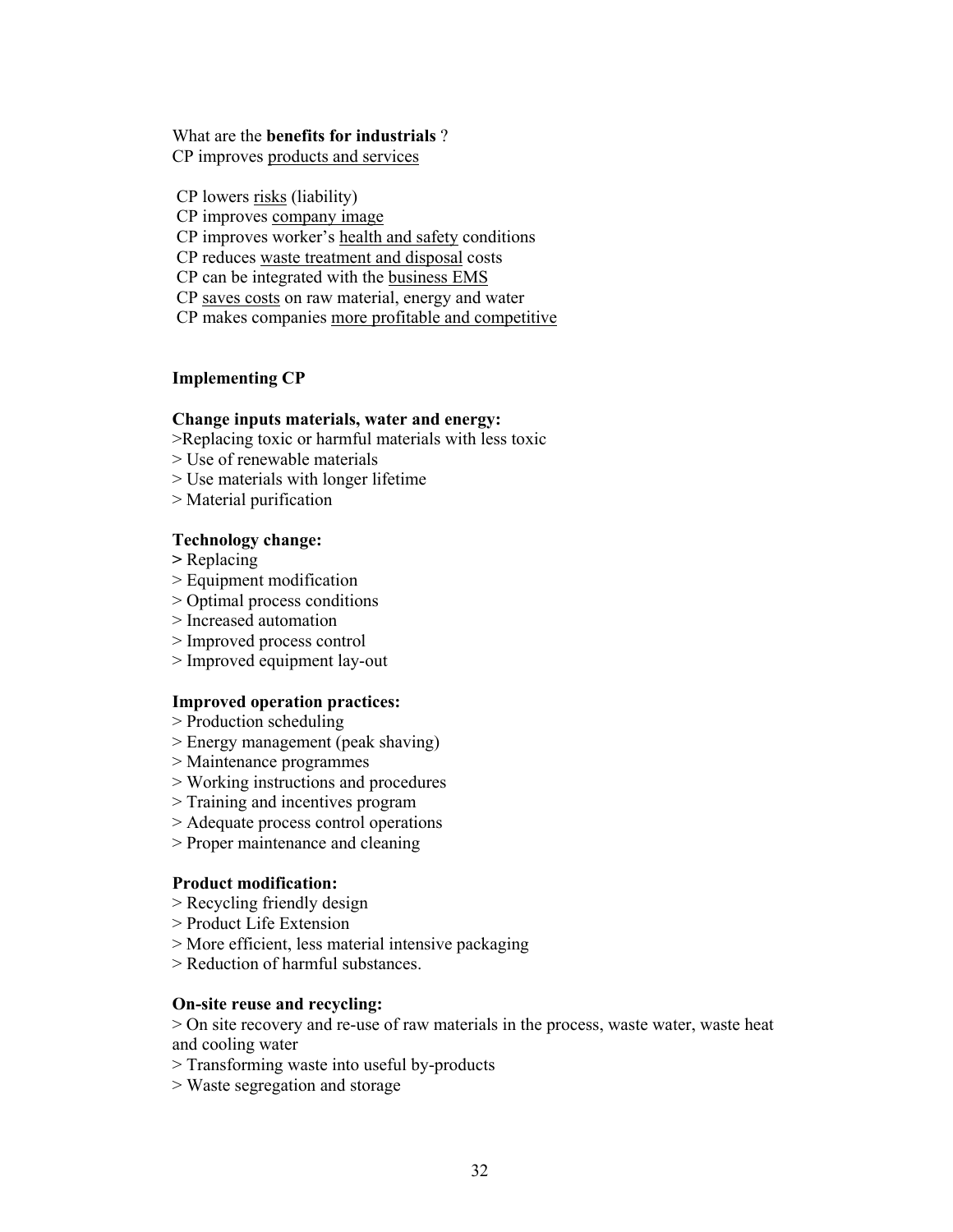# **Barriers to CP implementation INTERNAL BARRIERS**

- > Traditional philosophy of CEOs (low awareness)
- > Internal organisation and communication (initial constraints)
- > Limited information, data and expertise on waste and emissions
- > Focus on end of pipe solutions and short term profits
- > Inadequate cost/profit calculations CP options
- > Missing, outdated or unreliable process instrumentation
- > No or limited support of middle management
- > No EMS to achieve continual improvement

# **EXTERNAL BARRIERS**

- > Availability of investment capital
- > Availability of CP technologies

# **CP methodology**



**Figure 5.2: Methodology of Cleaner production**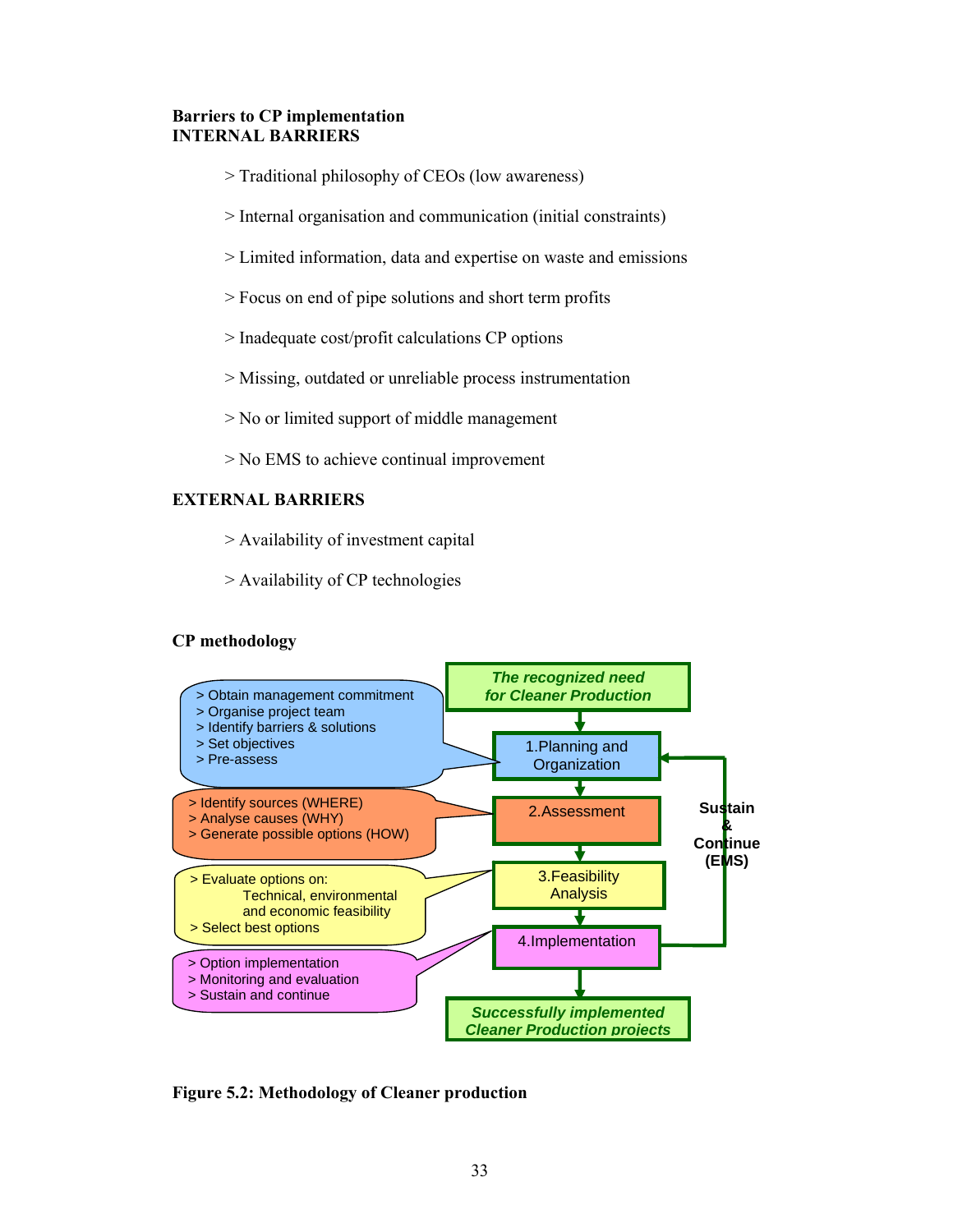# **6.0 ERGONOMICS**

# **Introduction**

Ergonomics is an applied scientific discipline concerned with how humans interact with the tools and equipment they use whiles performing tasks and other activities**.** It was derived from the Greek words ergon, meaning work, and nomos, meaning laws**.** The word ergonomics was coined by British scientist K. F. H. Murrell and entered the English language in 1949. **Ergonomics** is synonymous with **Human factors.** 

**Ergonomics** emphasizes work physiology and anthropometry (individual at work) and is used mainly in Europe for industrial work systems**. Human factors** emphasizes experimental psychology and systems engineering (the human element in a system).

Ergonomics was defined by The Ergonomics Society as "using knowledge of human abilities and limitations to design and build for comfort, efficiency, productivity and safety"

# **Objectives in Ergonomics**

The main objective of Ergonomics is to improve the performance of systems consisting of people and equipment.

The specific objectives of ergonomics are:

- Greater ease of interaction between user and machine
- Avoid errors and mistakes
- Greater comfort and satisfaction in use of the equipment
- Reduce stress and fatigue
- Greater efficiency and productivity
- Safer operation
- Avoid accidents and injuries

# **Areas of Ergonomics Application**

- (i) Work system design: interaction between worker and the equipment used in the workplace
	- Objectives: safety, accident avoidance, improved functional performance
	- Also includes environment such as lighting
- (ii) Product design

Objectives: safety, comfort, user-friendly, mistake proof

Our focus: work systems (which in fact overlap with the product design)

# **What do Ergonomists do?**

- (i) Research on human capabilities and limitations
	- Discover the characteristics of human performance, e.g., how much can an average worker lift?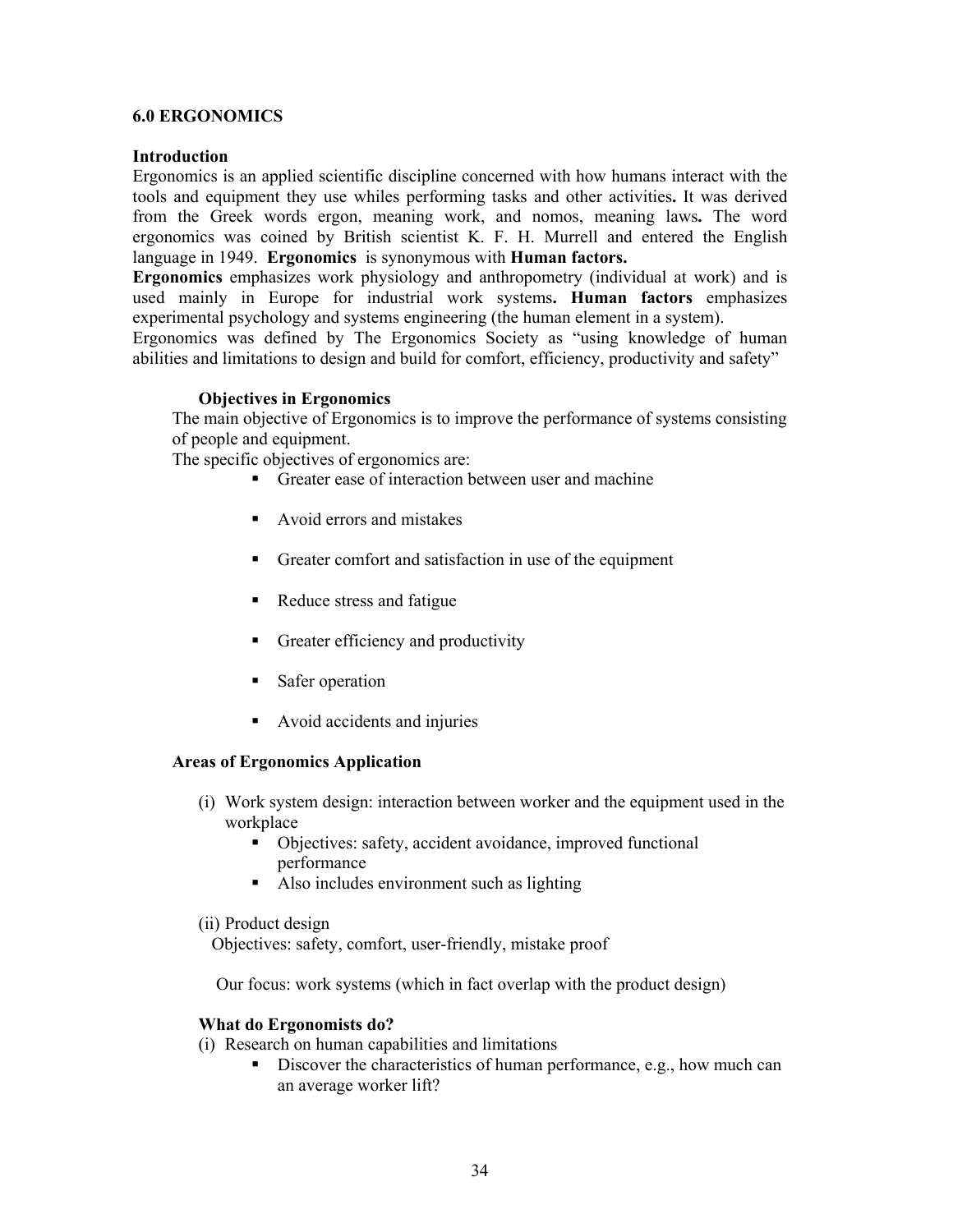- (ii) Design and engineering applications
	- Use the research findings to design better tools and work methods

# **Philosophy of Ergonomics**

The common philosophy prior to ergonomics is 'Fitting the Person to the Job' (FPJ). This considers worker's physical and mental aptitudes (skills) in employment decisions

- **Psychometric testing (e.g., tests for intelligence and personality** characteristics)
- For example, using worker size and strength as criteria for physical work

FPJ is still important for example using educational requirements for technical positions. However, the philosophy in ergonomics is the opposite of FPJ which is FJP (Fitting the Job to the Person) such that the job is designed in such a way that any member of the work force can perform it.

FJP philosophy has evolved because of:

(i) Changes in worker skill requirements

 Today, companies do not need to be much selective, since workers are much more educated. In stead of investing time in selection procedure, companies spend time to train the new workforce

(ii) Demographic changes (e.g. more women in the workforce, recruiting fewer people of young age)

(iii) Social and political changes (e.g., equal opportunity laws, trade unions, collective bargaining)

■ Hiring handicapped workers is encouraged by the laws.

# **The Human-Machine Model in Ergonomics**

This is defined as a combination of humans and equipment interacting to achieve some desired result (e.g. external vs. internal work elements, levels of operator attention)

# **Types of human-machine systems**

There are three types of human-machine systems in ergonomics and these are:

- 1. Manual systems: a person using some (nonpowered) tool
- 2. Mechanical systems: one or more humans using powered equipment
- 3. Automated systems: automated system requiring occasional human attention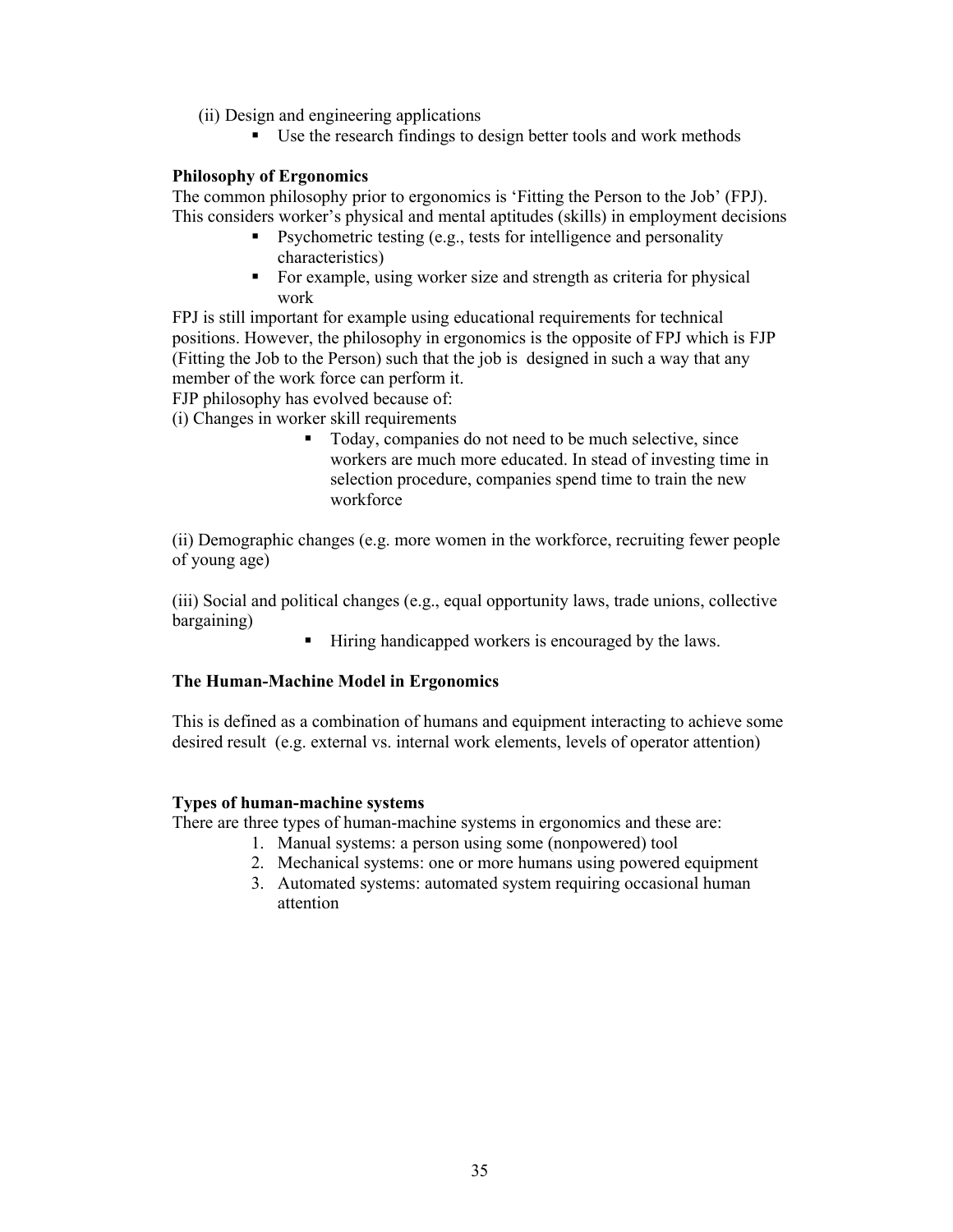

# **Figure 6.1: The Human-Machine Model in Ergonomics**

- A human-machine system has boundaries, that define what components are included within the scope of the system.
- A worker-machine production cell is one component in the larger production department.
- The ergonomist must decide where to draw the boundaries of the humanmachine system of interest.

#### *System Components*

Setting the boundary matters because

- it identifies controllable / uncontrollable
- it reflects what the human -machine system operation is assumed to be
- The human
- The equipment
- The environment (both physical and social)
	- Poor lighting may effect worker's ability to perform an inspection task
	- An unfriendly supervisor may reduce a worker's motivation to work.

#### *Human Components*

**Functions:** (1) sensing the operation, (2) information processing, (3) actions

- Human senses to sense the operation
	- Five basic human sense (vision, hearing, touch, taste, and smell)
	- Related with sensory  $(+)$  nerveous) system of the body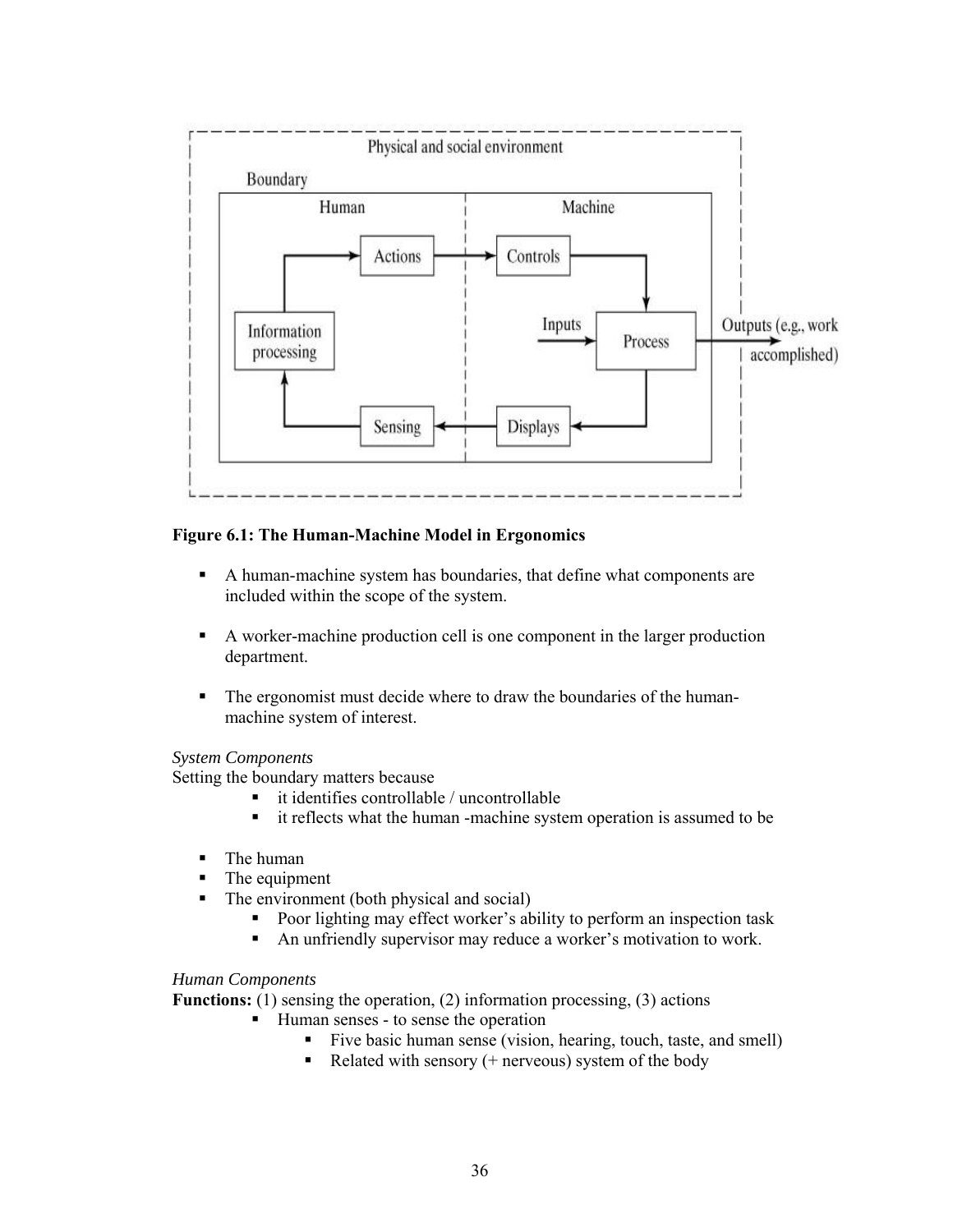- Human brain for information processing by the stimuli received from the senses
	- Thinking, planning, calculating, making decisions, solving problems
	- $\blacksquare$  Related with the brain
- Human effectors to take action by the impulses from the nervous system
	- Fingers, hands, feet, and voice
	- Related with the musculoskeletal system  $(+)$  nerveous) system of the body.

# *Machine Components*

- The machine in a human machine-system can range from a simple hand tool to a complex and sophisticated system of equipment.
- The process function or operation performed by human-machine system
- Displays to observe the process
	- Direct observation for simple processes
	- Artificial displays for complex processes (speedometer in a car)
- Controls to actuate and regulate the process
	- Steering wheel, computer keyboard
- A worker using a shovel to dig a hole in the ground.
	- Process: digging, Displays: direct observation (no need for displays), Controls: handle of the shovel
- A worker monitoring the operation of an automated process. The worker should make sure that the process is within defined tolerances
	- Process: process itself, Displays: a digital monitor, Controls: buttons, levers

# *Environmental Components*

- Physical environment
	- **Location and surrounding lighting, noise, temperature, and humidity**
- Social environment
	- Co-workers and colleagues at work
	- **Immediate supervisors**
	- Organizational culture
	- Pace of work

# **Divisions of Ergonomics**

Ergonomics can be divided into the following: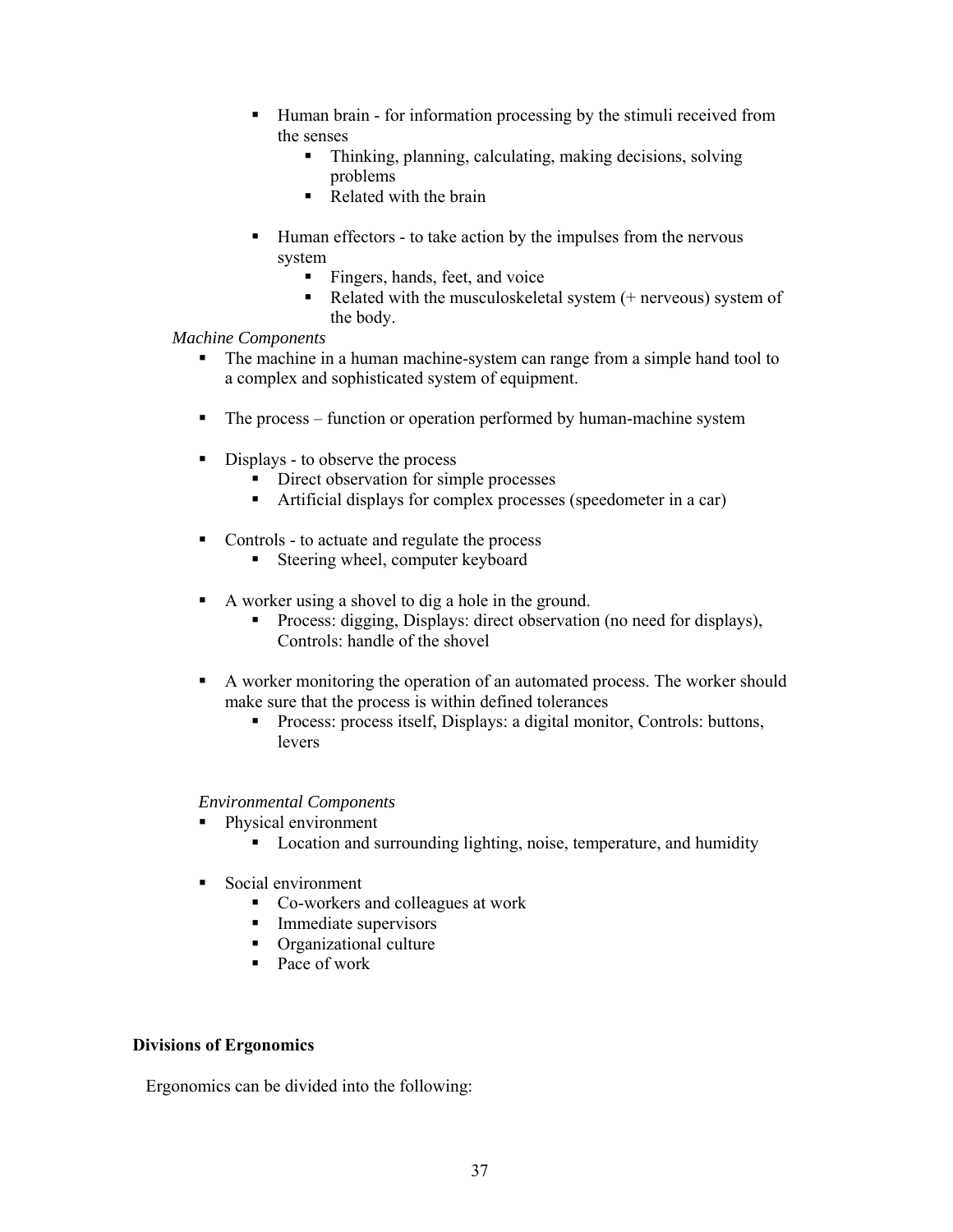- 1. Physical Ergonomics
- 2. Environmental Ergonomics
- 3. Cognitive Ergonomics and
- 4. Organizational Ergonomics

Physical Ergonomics is the study of the human anatomical, anthropometric, physiological and biomechanical as they relate to the physical activity of man. It can also be referred to as the physical interactions that people have with devices, making these interactions safe, error free and efficient. The topics under this division of ergonomics include working postures, materials handling, repetitive movements, work related musculoskeletal disorders, workplace layout, safety and health (www.ergonomics.jp/original/inter/ergodef-\_physical.html).

Environmental Ergonomics concentrates on the interaction between man and his ambient environment. The topics under this include climate (temperature, humidity, heat and radiation), noise, vibration, lighting, pressure and so on as they affect the man.

Cognitive Ergonomics is concerned with mental processes such as perception, memory, reasoning and motor response as they affect interactions among humans and other elements of a system. It refers to how people or teams interact with a system (or each other while using a system) from a psychological perspective. The topics here include mental workload, decision-making, skilled performance, human-computer interaction, human reliability, work stress and training as they relate to human-system design.

Organizational Ergonomics is the study of the optimization of socio-technical systems including their organizational structures, policies and processes. The topics under this division of ergonomics include communication, crew resource management, work design, design of working times, teamwork, participatory design, community ergonomics, cooperative work, new work paradigms, organizational culture, virtual organizations and quality management (www.ergonomics.jp/original/inter/ergodef organizational.html)

# **Anthropometry**

Anthropometry as stated earlier is an aspect of physical ergonomics. It is the subject that deals with the measurement of human body dimensions and is the basic aspect of ergonomics which provide the basis for the compatibility of man with tools and work stations. It provides the data needed to determine allowable space and equipment size and shape used for the work environment. Factors that are considered include agility and mobility, age, sex, body size, strength, and disabilities. Engineering anthropometry applies these data to tools, equipment, workplaces, chairs and other consumer products, including clothing design. The objective is to provide a workplace that is efficient, safe and comfortable for the worker to enhance productivity.

# **Use of anthropometric data**

It is very much essential in the design when items are designed for specific groups such as adult males, children, etc., the data used should be specific for such groups in the country or culture in question.

# **Principles in the Application of Anthropometric Data**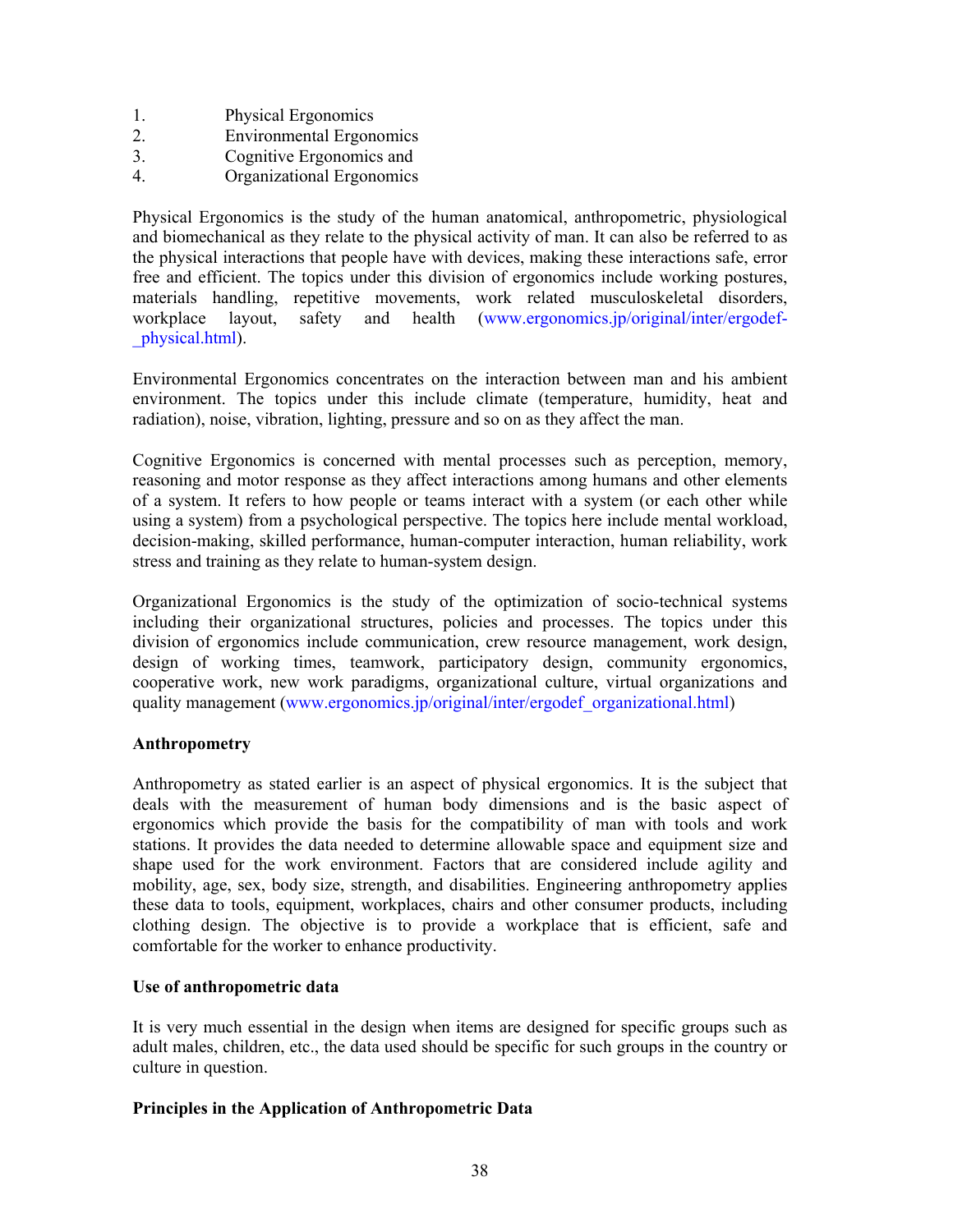**Design for extreme individuals:** Designing for maximum population value is the recommended strategy if a given maximum (high) or minimum (low) values of some design feature has to accommodate all.

**Design for adjustable range:** Designing for adjustable range is to provide adjustment to cover the range of  $5<sup>th</sup>$  percentile female to the  $95<sup>th</sup>$  percentile male of the relevant population characteristics.

**Design for average:** Designers often design for the average as a compromise as they do not have to deal with a large anthropometric data.

# **Manual Work and Design Guidelines**

5.33 kcal/min for men, 4 kcal/min for women, is a proposed limit for acceptable average energy expenditure over an 8 hr day (Bink, 1962)

Energy expenditure produces:

- Lactic acid
- Carbon dioxide
- Heat

Energy expenditure can be measured by oxygen consumption: compare  $O_2$  in air inhaled vs.  $O_2$  in air exhaled.

# **Heart Rate**

- Heart rate should not be allowed to increase more than 40 beats/minute during work over resting pulse.
- Heart rate creep:
	- Watch for a gradually increasing heart rate.
	- If heart rate keeps going up then worker is not getting sufficient rest: fatigue is increasing.
- Factors that may impact heart rate and fatigue:
	- Physical workload
	- Heat
	- Mental stress (e.g. air traffic control)
- Rest may be needed if:
	- Average energy expenditure is too high,
	- Heart rate is too high,
	- Environment is too hot to allow body to rid its self of heat
- Short, frequent rest cycles are best

# $R = (W - 5.33) / (W - 1.33)$

 $R =$ Time required for rest as % of total time spent working

 $W =$  Average energy expenditure for task

5.33 kcal/min is max allowable energy expenditure for *men,*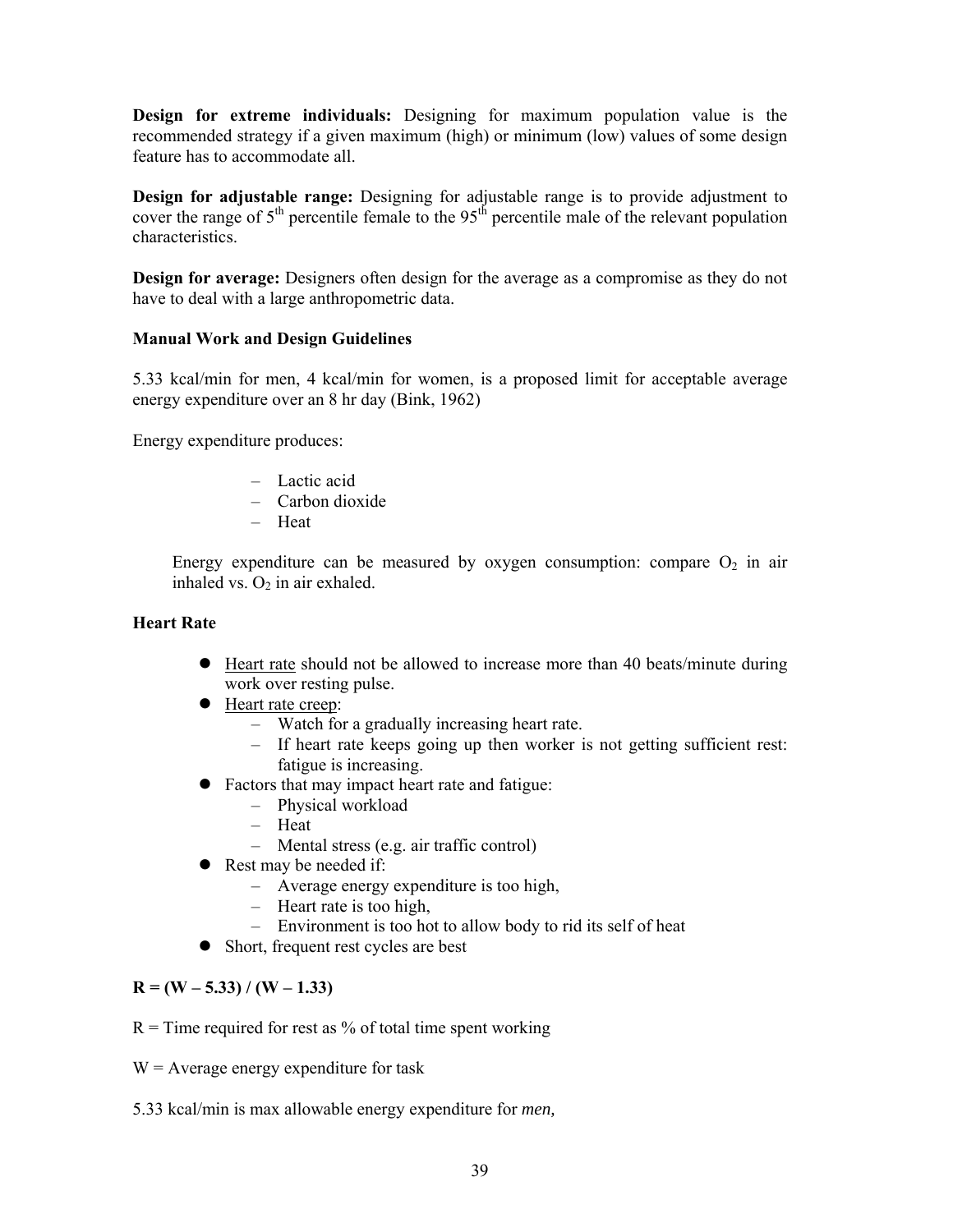(substitute in 4 kcal/min for women)

1.33 kcal/min is the energy expended during rest.

- *Estimate* how much rest needed for an average male performing a shoveling task:
	- Task: shoveling dirt; with approximately 16 lb in each shovel.
	- Energy expenditure =  $W = 8.5$  kcal/min
	- $-$  Percent rest required  $=$

 $R = (W - 5.33) / (W - 1.33) = (8.5 \text{ kcal/min} - 5.33) / (8.5 \text{ kcal/min} - 1.33)$ 

= .414 (e.g. 41 percent of the time needs to be rest).

- This means that workers should rest approximately 25 minutes out of every hour.
- $\bullet$  Is it better to give workers ...?
	- 1.7 hour breaks out of every 4 hours, (2 long breaks per day)

- 8 minutes breaks out of every 20 minutes (many short breaks per day)

- Suppose you find that over course of the work cycle that you have chosen, that the worker's heart rate goes up *more* than 40 beats per min. over his resting pulse?
- $\bullet$  Additionally, the worker is complaining of the heat.
- $\bullet$  In what ways can you modify the:
	- Work/rest cycle,
	- Task
	- Tools
	- Environment
	- Etc.

to improve the situation?

- Total force on disc L5, S1 (in lower back) should not exceed 770 lb.
- $\bullet$  The total force on the spine is the sum of:
	- Force exerted by spine muscles to counter balance torque,
	- Force exerted by load.

 $\mathbf{F}_{\text{COMP}} = \mathbf{F}_{\text{M}} + \mathbf{F}_{\text{L}}$ 

 $F_M$  is spine muscle force.  $F_L$  is weight of the load,  $F_{COMP}$  is the total compressive force on the spine.

# **BIBLIOGRAPHY**

Peterson D (1978), Techniques of Safety Management, 2<sup>nd</sup> Edition, Mcgraw Hill